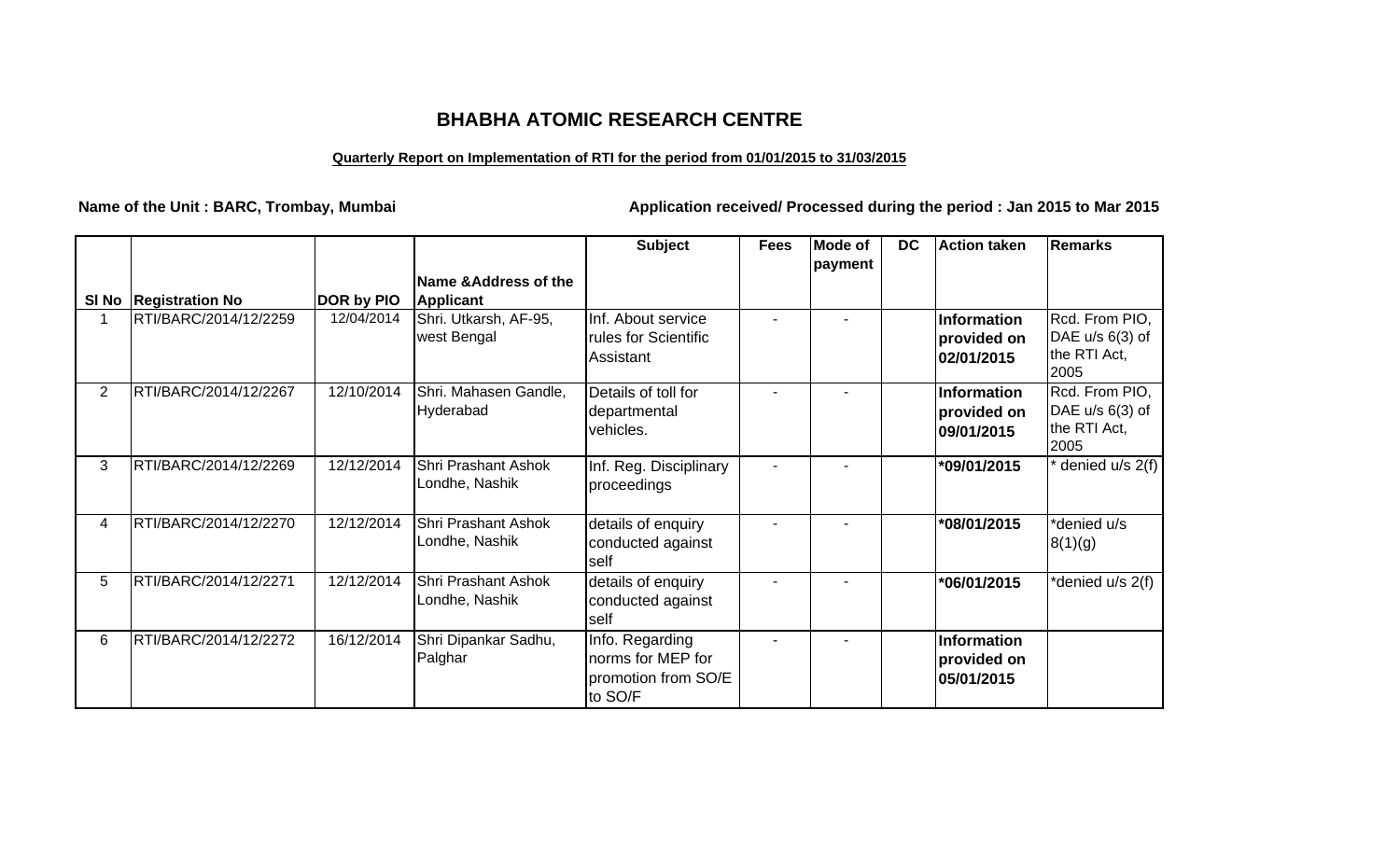|                 | RTI/BARC/2014/12/2274 | 18/12/2014 | Dr. P. Venu Babu,<br>Trombay             | info. reg. copies of<br>DopT<br>rules/procedures for<br>granting PRIS-I for<br>the APAR Years<br>2009-2014 |        |     | Information<br>provided on<br>16/01/2015        | DC rcd. &<br>documents<br>provided                        |  |
|-----------------|-----------------------|------------|------------------------------------------|------------------------------------------------------------------------------------------------------------|--------|-----|-------------------------------------------------|-----------------------------------------------------------|--|
| 8               | RTI/BARC/2014/12/2275 | 17/12/2014 | Shri Anup Kumar Nath,<br>Mumbai          | info. Reg. admission<br>at KILBIL                                                                          |        |     | *05/01/2015                                     | denied u/s 2(f)                                           |  |
| 9               | RTI/BARC/2014/12/2277 | 18/12/2014 | Shri Shankar Gavram<br>Wadhwane, Mumbai  | info. Reg. BARC<br>employees                                                                               |        |     | Information<br>provided on<br>6/2/2015          | Fee rcd. On<br>13/01/2015<br>partly denied<br>u/s 8(1)(j) |  |
| 10 <sup>1</sup> | RTI/BARC/2014/12/2278 | 22/12/2014 | Shri Kapil Rakhani,<br>Rajasthan         | info. Reg. BARC<br>employees                                                                               |        | $-$ | Information<br>provided on<br>06/01/2015        | recd. From PIO,<br>DAE $u/s$ 6(3)                         |  |
| 11              | RTI/BARC/2014/12/2279 | 22/12/2014 | Shri Chetan, Uttarakhand info. Reg. BARC | activities                                                                                                 |        | $-$ | Information<br>provided on<br>09/01/2015        | recd. From PIO,<br>DAE u/s 6(3)                           |  |
| 12              | RTI/BARC/2014/12/2282 | 22/12/2014 | Dr. D.N. Yadav, Mumbai                   | info. Reg. personal<br>records against self                                                                |        |     | <b>Information</b><br>provided on<br>13/01/2015 | Inspection<br>allowed                                     |  |
| 13              | RTI/BARC/2014/12/2284 | 22/12/2014 | Shri Shashikant, Mumbai info. Reg. BARC  | employees                                                                                                  |        |     | *8/1/2015                                       | *denied u/s 7(9)                                          |  |
| 14              | RTI/BARC/2014/12/2285 | 23/12/2014 | Shri Vijayaraghavan,<br>Chennai          | info. Reg. BARC<br>employees                                                                               |        |     | Information<br>provided on<br>20/01/2015        | recd. From PIO,<br>DAE $u/s$ 6(3)                         |  |
| 15              | RTI/BARC/2014/12/2286 | 24/12/2014 | Shri Prasant Choudhary,<br>Odisha        | Information regarding<br>OCES/DGFS 2012<br>marks                                                           | $\sim$ |     | Information<br>provided on<br>16/01/2015        | recd. From PIO, DAE u/s 6(3)                              |  |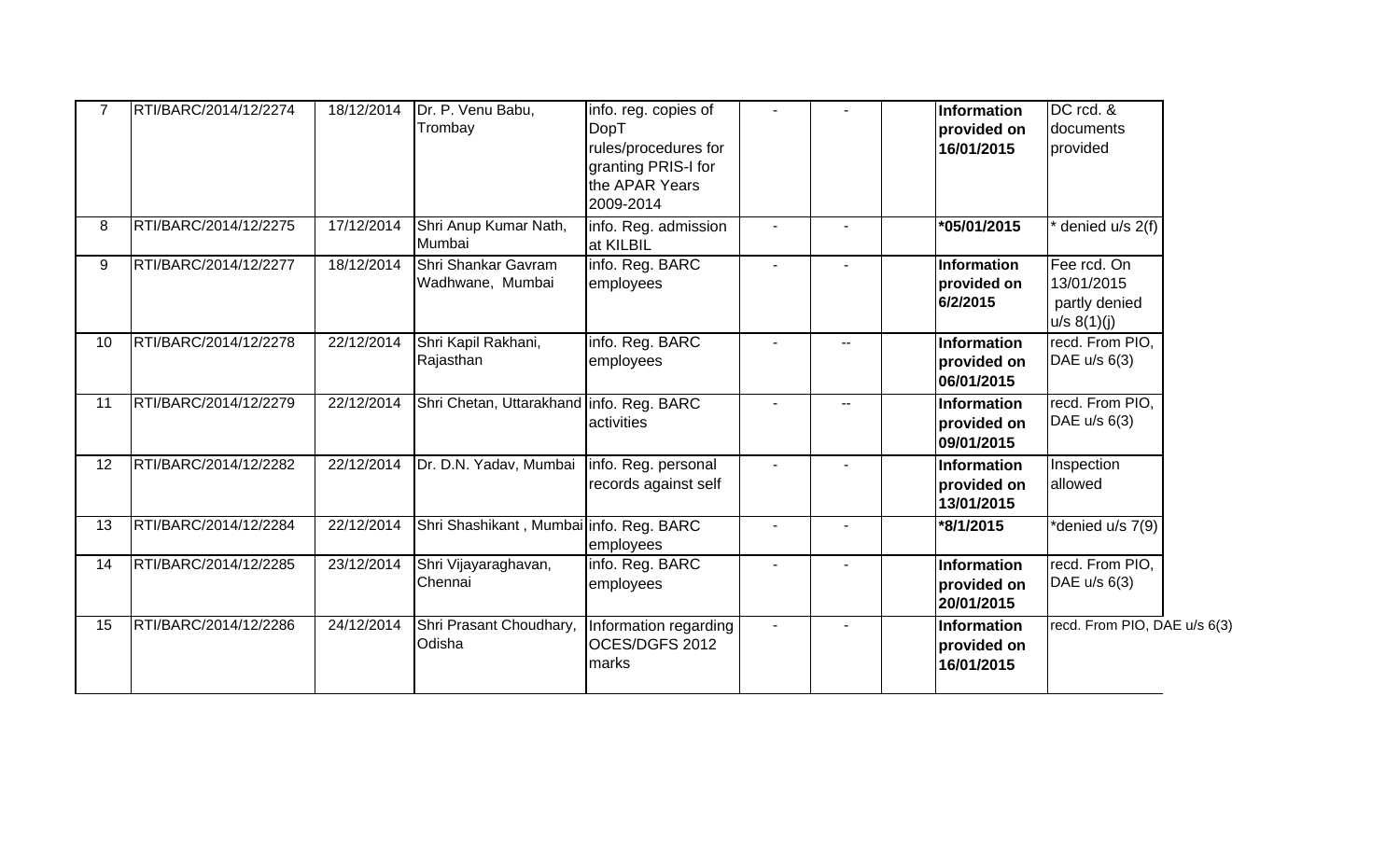| 16 | RTI/BARC/2014/12/2287 | 29/12/2014 | Shri Shudhodhan,<br>Raigad                                   | Info. Reg. acquiring<br>additional<br>qualification and<br>promotional norms                   |                       |                                   | Information<br>provided on<br>14/01/2015 |                               |
|----|-----------------------|------------|--------------------------------------------------------------|------------------------------------------------------------------------------------------------|-----------------------|-----------------------------------|------------------------------------------|-------------------------------|
| 17 | RTI/BARC/2014/12/2288 | 26/12/2014 | Shri Sudhakar Bhanudas   info. Reg. muslim<br>Hivale, Mumbai | employees                                                                                      | $\blacksquare$        |                                   | Information<br>provided on<br>09/01/2015 |                               |
| 18 | RTI/BARC/2014/12/2289 | 29/12/2014 | Shri Jagdishkumar<br>Parate, Indore                          | Info. Reg, pay band<br>and grade pay of<br>scientific Assistant                                |                       |                                   | Information<br>provided on<br>16/01/2015 |                               |
| 19 | RTI/BARC/2015/01/2290 | 01/02/2015 | Shri Naresh kumar<br>Meena, Rajasthan                        | Information regarding<br>transfer rules                                                        | Online<br>payment     | Paid at<br><b>DAE</b>             | Information<br>provided on<br>08/01/2015 | Recd. From PIO,<br>DAE.       |
| 20 | RTI/BARC/2015/01/2291 | 01/02/2015 | Shri Babaji Gulabrao<br>Kamble, Pune                         | information regarding<br><b>BARC</b> employee                                                  | 10                    | <b>IPO</b>                        | Information<br>provided on<br>02/02/2015 | Fee recd. On<br>29/01/2015    |
| 21 | RTI/BARC/2015/01/2292 |            | 01/06/2015 Smt. Sandhya Digambar<br>Sonawane, Latur.         | Designation and<br>payment details of Mr<br>Digambar                                           | 10                    | <b>IPO</b>                        | Information<br>provided on<br>03/02/2015 |                               |
| 22 | RTI/BARC/2015/01/2293 |            | 01/02/2015 Shri Sachin Chavhan,<br>Andhra Pradesh            | Info. Reg. promotional<br>interview from SA/C to<br>SA/D of ST candidate<br>for the year 2014. | Online<br>payment DAE | Paid at                           | Information<br>provided on<br>22/01/2015 | Recd. From PIO,<br>DAE.       |
| 23 | RTI/BARC/2015/01/2294 |            | 01/07/2015 Shri K.G Harshan, Trichur                         | Information regarding a<br><b>BARC Tarapur</b><br>employee                                     | $\blacksquare$        | Paid at<br><b>BARC</b><br>Tarapur | Information<br>provided on<br>23/01/2015 | Recd. From PIO,<br>BARC(T)    |
| 24 | RTI/BARC/2015/01/2295 |            | 01/08/2015 Mr. Prakash B. Gadhe,<br>Nagpur                   | information reg. X-ray<br>technician duty hours<br>and qualification of<br>Radiographers       | 10                    | <b>IPO</b>                        | Information<br>provided on<br>05/03/2015 | Fee received on<br>09/02/2015 |
| 25 | RTI/BARC/2015/01/2296 | 13/01/2015 | Ms. Sudha Yadav, New<br>Delhi.                               | Inf. About cut off<br>marks/GATE score<br>2014                                                 | 10                    | <b>IPO</b>                        | Information<br>provided on<br>03/02/2015 |                               |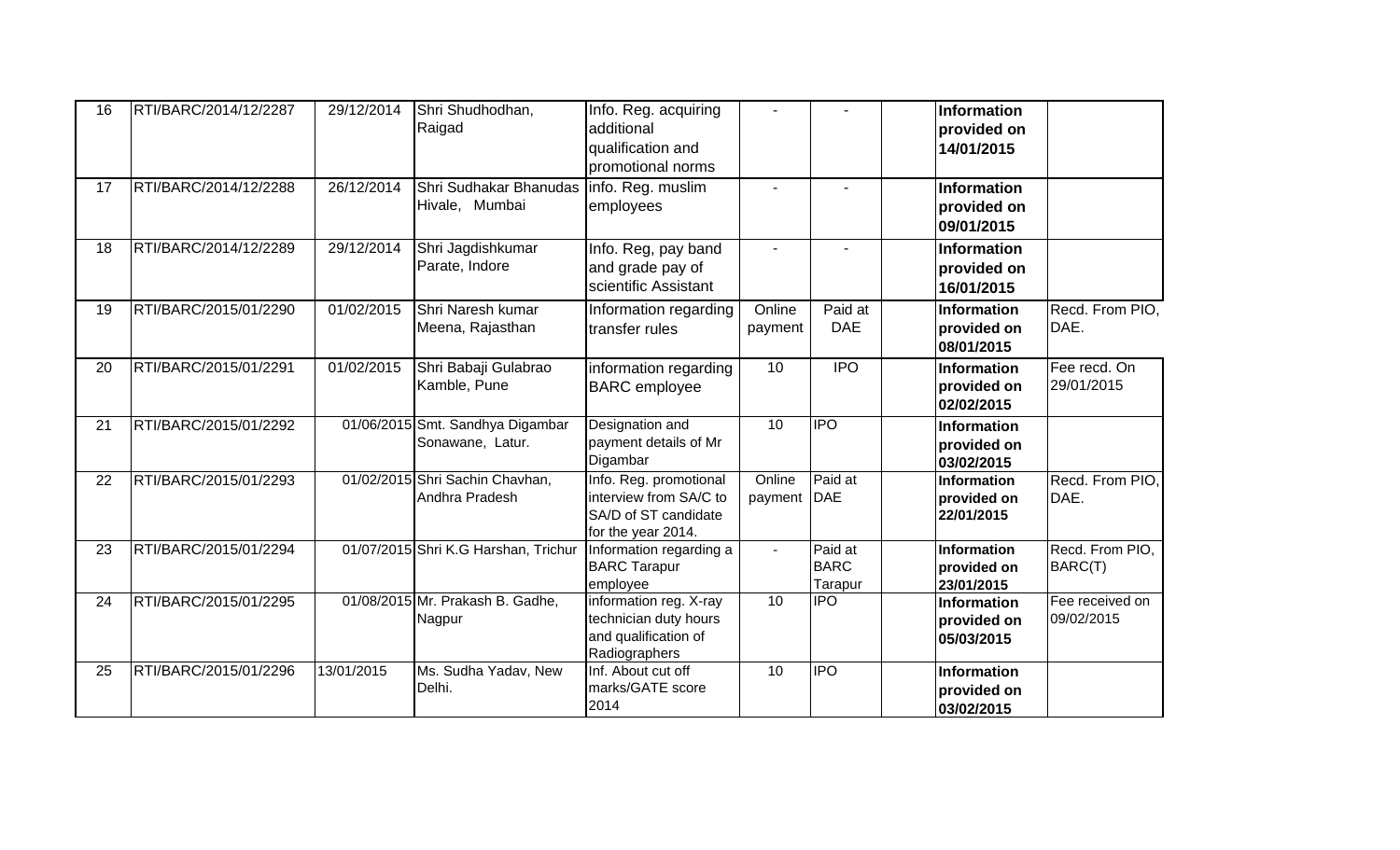| 26 | RTI/BARC/2015/01/2296 A |            | 01/12/2015 Mrs. Yvonne Xavier,<br>Mumbai      | Info. Procurement of<br>gear cutting tools.                                                      | 10                | <b>IPO</b>            | **16/01/2015                             | ** transferred to<br>PIO, DPS on<br>16/01/2015          |
|----|-------------------------|------------|-----------------------------------------------|--------------------------------------------------------------------------------------------------|-------------------|-----------------------|------------------------------------------|---------------------------------------------------------|
| 27 | RTI/BARC/2015/01/2297   | 19/012015  | Shri Ganesh Babu S,<br><b>Tamil Nadu</b>      | Info. Reg.<br>Rules/provisions of<br>recruitment of Tech/B                                       | Online<br>payment | Paid at<br><b>DAE</b> | Information<br>provided on<br>13/02/2015 | Recd. From PIO,<br><b>DAE</b>                           |
| 28 | RTI/BARC/2015/01/2298   | 20/01/2015 | Shri Vijay Pavase,<br>Maharashtra             | Info. Reg. BARC<br>employee                                                                      | $10/-$            | $\overline{P}$        | Information<br>provided on<br>3/2/2015   |                                                         |
| 29 | RTI/BARC/2015/01/2299   | 19/01/2015 | Shri Dileep, Rajasthan                        | info. Reg. qualification<br>of STPT                                                              | Online<br>payment | Paid at<br><b>DAE</b> | Information<br>provided on<br>4/2/2015   | Recd. From PIO,<br><b>DAE</b>                           |
| 30 | RTI/BARC/2015/01/2300   | 19/01/2015 | Ms. Nidhi Gupta, Mumbai                       | Certified copy of offical<br>file of self.                                                       | Online<br>payment | Paid at<br>DAE        | *16/02/2015                              | Recd. From PIO,<br><b>DAE</b><br>*Denied u/s<br>8(1)(h) |
| 31 | RTI/BARC/2015/01/2301   | 13/01/2015 | Smt. Priya Gunaji, Mumbai Documents regarding | complaint by the bus<br>commuters                                                                | 10                | Cash                  | *09/02/2015                              | *Denied u/s<br>8(1)(h)                                  |
| 32 | RTI/BARC/2015/01/2302   | 13/01/2015 | Smt. Priya Gunaji<br>Gaonkar, Mumbai          | Documents regarding<br>complaint by the bus<br>commuters                                         | 10                | Cash                  | *11/2/2015                               | *Denied u/s<br>8(1)(h)                                  |
| 33 | RTI/BARC/2015/01/2303   | 19/01/2015 | Shri N.D Kharade,<br>Mumbai                   | Info. Reg. the post of<br>Technician F                                                           | 10                | Cash                  | Information<br>provided on<br>13/02/2015 | Partly denied u/s<br>2(f)                               |
| 34 | RTI/BARC/2015/01/2304   | 16/01/2015 | Shri Vitthal Dattatraya<br>Wadpelli, Thane    | Info. Reg. writ petition<br>filed by BARC<br>employee                                            | 10                | Cash                  | *4/2/2015                                | *denied u/s<br>8(1)(j)                                  |
| 35 | RTI/BARC/2015/01/2305   | 19/01/2015 | Shri. Cheruku Krishna<br>Rajmallu, Mumbai     | <b>Details of Driver</b><br>recruitment in 2001                                                  | 10                | <b>IPO</b>            | Information<br>provided on<br>16/02/2015 |                                                         |
| 36 | RTI/BARC/2015/01/2306   | 19/01/2015 | Smt. Sima Mondal Das,<br>Kolkata              | Details of service<br>benefits or pension or<br>service to legal heirs on<br>compensatory ground | 10                | <b>IPO</b>            | Information<br>provided on<br>3/2/2015   |                                                         |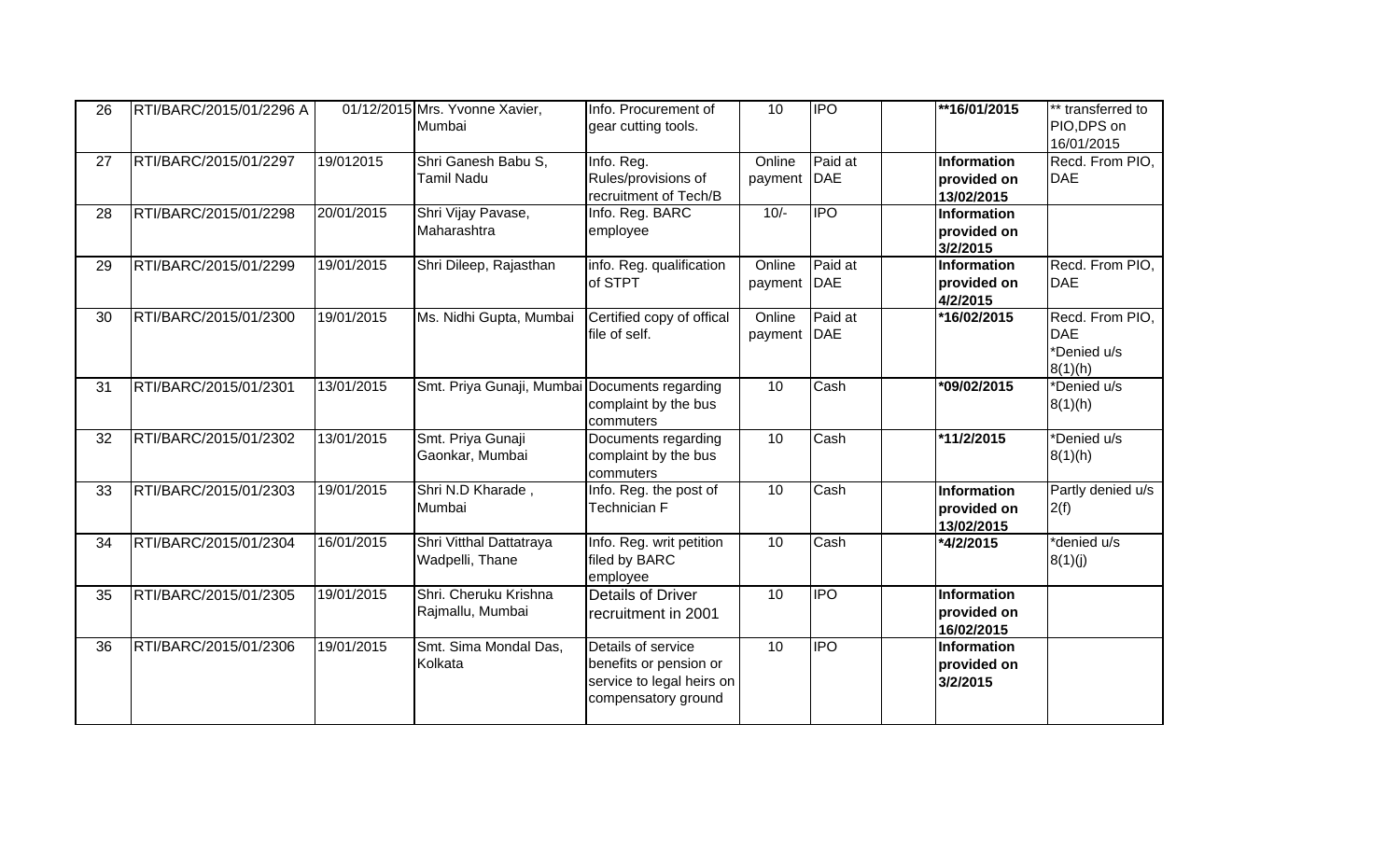| 37 | RTI/BARC/2015/01/2307 | 13/01/2015 | Shri P.K Singhvi, Mumbai        | Info. Reg. action taken                          | $\sim$            | Paid at               | Information                       | recd. From CPIO,                |
|----|-----------------------|------------|---------------------------------|--------------------------------------------------|-------------------|-----------------------|-----------------------------------|---------------------------------|
|    |                       |            |                                 | report against his letters<br>to GM (HR)         |                   | <b>NPCIL</b>          | provided on                       | <b>NPCIL</b>                    |
| 38 | RTI/BARC/2015/01/2308 | 22/01/2015 | Smt. Vasundhara Sanjay,         | Salary details of BARC                           | 10 <sup>1</sup>   | <b>IPO</b>            | 5/2/2015<br><b>Information</b>    |                                 |
|    |                       |            | Wardha                          | employee                                         |                   |                       | provided on                       |                                 |
|    |                       |            |                                 |                                                  |                   |                       | 3/2/2015                          |                                 |
| 39 | RTI/BARC/2015/01/2309 | 23/01/2015 | Shri. Sanjay Mittal, Pune       | Details of                                       | 10                | <b>IPO</b>            | <b>Information</b>                | Fee received on                 |
|    |                       |            |                                 | research/study on                                |                   |                       | provided on                       | 12/02/2015                      |
| 40 | RTI/BARC/2015/01/2310 | 23/01/2015 | Shri. Sravan Kumar,             | bottled drinking water<br>Details of recruitment | $\sim$            | Online                | 25/02/2015<br>Information         | Rcd. From PIO,                  |
|    |                       |            | Hyderabad                       | via OCES and DGFS                                |                   | Payment               | provided on                       | DAE under                       |
|    |                       |            |                                 |                                                  |                   |                       | 16/02/2015                        | section 6(3) of                 |
|    |                       |            |                                 |                                                  |                   |                       |                                   | the RTI Act,                    |
|    |                       |            |                                 |                                                  |                   |                       |                                   | 2005.                           |
| 41 | RTI/BARC/2015/01/2311 | 24/01/2015 | Shri Sk. Hossain Ali,           | Reg. Room vacancy                                | 10                | <b>IPO</b>            | Information                       | Partly denied                   |
|    |                       |            | Odisha                          | position in NBH/BARC                             |                   |                       | provided on                       | under section $2(f)$            |
|    |                       |            |                                 | guest house                                      |                   |                       | 13/02/2015                        |                                 |
| 42 | RTI/BARC/2015/01/2312 | 28/01/2015 | Shri Anup Kumar Nath,<br>Mumbai | info. Reg. admission at<br><b>KILBIL</b>         | 10                | <b>IPO</b>            | Information                       |                                 |
|    |                       |            |                                 |                                                  |                   |                       | provided on<br>12/2/2015          |                                 |
| 43 | RTI/BARC/2015/01/2313 | 28/01/2015 | Shri Ghan Sham Joshi,           | Info. Reg. packaged                              | 10                | <b>IPO</b>            | Information                       |                                 |
|    |                       |            | Punjab                          | water bottle test                                |                   |                       | provided on                       |                                 |
|    |                       |            |                                 | conducted by BARC                                |                   |                       | 11/2/2015                         |                                 |
| 44 | RTI/BARC/2015/01/2314 | 28/01/2015 | Shri Ashraf, Tamil Nadu         | Cut off marks fixed for                          | 10                | <b>IPO</b>            | Information                       |                                 |
|    |                       |            |                                 | <b>BARC OCES/DGFS for</b>                        |                   |                       | provided on                       |                                 |
|    |                       |            |                                 | 2013 & 2014                                      |                   |                       | 16/02/2015                        |                                 |
| 45 | RTI/BARC/2015/02/2315 | 02/02/2015 | Shri A                          | Info. Reg. Ph D<br>students graduted from        | Online<br>payment | Paid at<br><b>DAE</b> | <b>Information</b><br>provided on | Recd. u/s 6(3)<br>from PIO, DAE |
|    |                       |            | Sankaranarayanan,               | BARC, Mumbai                                     |                   |                       | 16/02/2015                        |                                 |
|    |                       |            | Thane.                          |                                                  |                   | <b>IPO</b>            |                                   |                                 |
| 46 | RTI/BARC/2015/02/2316 | 02/03/2015 | Dr. George Philip, Kerala       | Information reg. CHSS<br>faciltiy                | 10                |                       | Information<br>provided on        |                                 |
|    |                       |            |                                 |                                                  |                   |                       | 27/02/2015                        |                                 |
| 47 | RTI/BARC/2015/02/2317 | 02/03/2015 | Shri S.C Patro, UP              | info. Reg. retirement                            | 10                | <b>IPO</b>            | *6/2/2015                         | denied u/s 2(f)                 |
|    |                       |            |                                 | related matters                                  |                   |                       |                                   |                                 |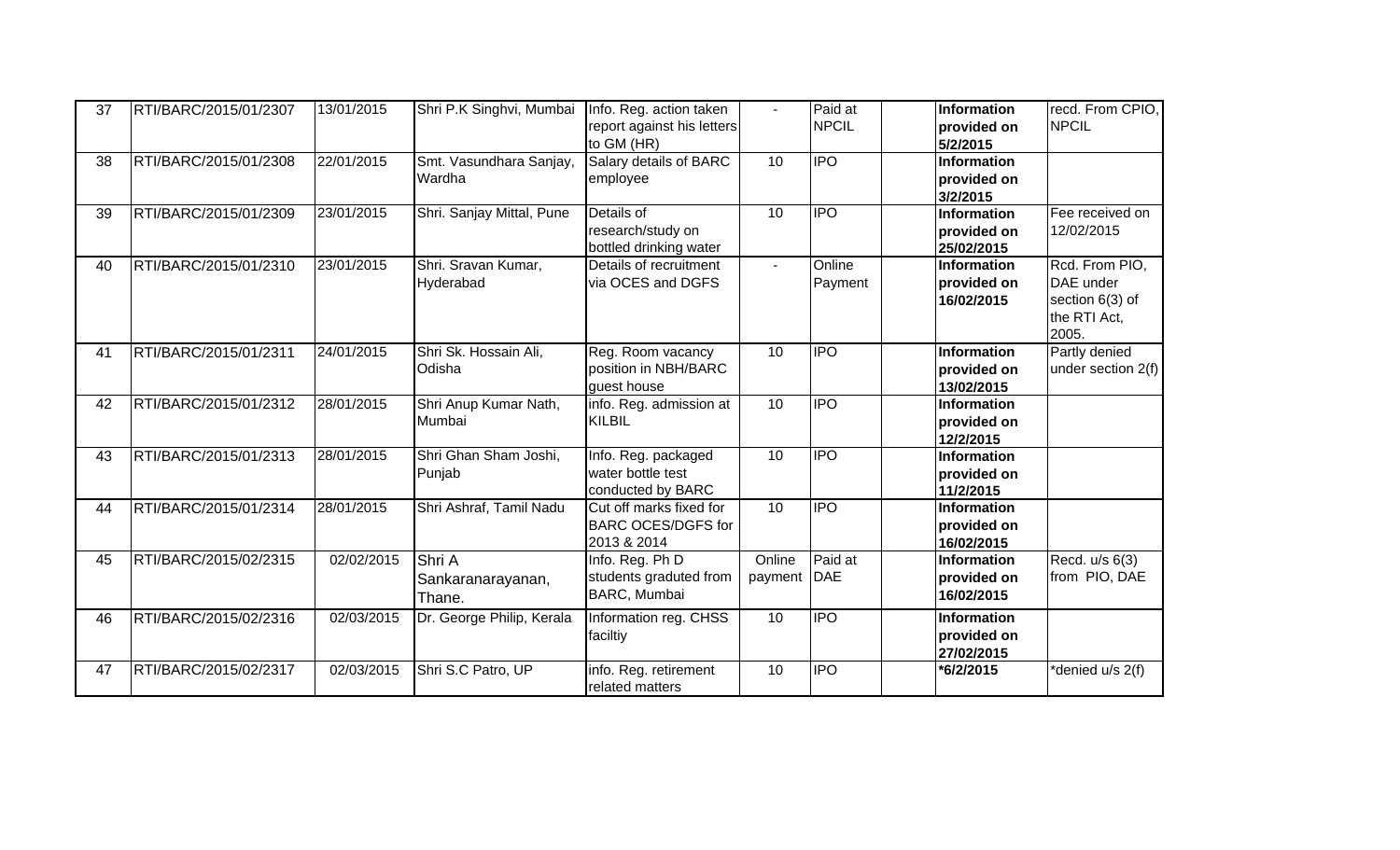| interview committee<br>HWB,<br>Mumbai<br>Mandal, Baroda<br>provided on<br>member's held in BARC<br>Baroda<br>pertaining to<br>20/02/2015<br>on 20.01.2014<br>point no. 2<br><b>IPO</b><br>02/03/2015<br>10<br>RTI/BARC/2015/02/2319<br>Shri. Mangesh Sadashiv<br>Publications made in<br>Information<br>49<br>Nawge, Mumbai<br>provided on<br>national and<br>international magazine<br>23/02/2015<br>from divisions under<br>Nuclear Fuel Group.<br>Online<br>paid at<br>RTI/BARC/2015/02/2320<br>02/06/2015<br>Shri Ganesh Babu S.,<br>info. Reg. promotion<br>Information<br>50<br>norms for technicians<br><b>DAE</b><br><b>DAE</b><br>provided on<br>payment<br>Anupuram<br>26/02/2015<br>info. Reg. OCES-2015<br>paid at<br>RTI/BARC/2015/02/2321<br>02/06/2015<br>Shri S. Roger Bannister,<br>Online<br>Information<br>51<br><b>DAE</b><br>Tamil Nadu<br>DAE $u/s$ 6(3)<br>payment<br>provided on<br>Partly denied<br>27/02/2015<br>of the RTI Act,<br>2005.<br>info. Reg. Persons with<br>Paid at<br>RTI/BARC/2015/02/2322<br>02/06/2015<br>Shri Pyare Lal Regar,<br>recd. From PIO,<br>52<br>Information<br>$\mathbf{r}$<br>disability as per DoPT<br><b>DPS</b><br>Rajasthan<br>provided on<br>point no. 17<br>05/03/2015<br>Info.reg. BARC<br>$\overline{IPO}$<br>Fee rcd. On<br>02/12/2015<br>Shri S.G Gaikar, Mumbai.<br>10<br>RTI/BARC/2015/02/2323<br><b>Under Process</b><br>53<br>13/03/2015<br>employee<br>Info. Reg. OCES/DGFS-<br><b>Information</b><br>RTI/BARC/2015/02/2324<br>02/12/2015<br>Shri Gaurav Mishra, New<br>10<br><b>IPO</b><br>54<br>Delhi<br>2014<br>provided on<br>26/02/2015<br><b>IPO</b><br>RTI/BARC/2015/02/2325<br>16/02/2015<br>Shri Balla NSS Sankar,<br>Info. Reg. question<br>10<br>55<br>Information<br>papers and Cut off<br>Telangana<br>provided on<br>details of OCES/DGFS<br>Act, 2005.<br>09/03/2015<br><b>Information</b><br>RTI/BARC/2015/02/2326<br>16/02/2015<br>Shri.S Kiran kumar,<br>Details of STPT<br>10<br><b>IPO</b><br>56<br>provided on<br>Telangana<br>26/02/2015 | 48 | RTI/BARC/2015/02/2318 | 02/03/2015 | Shri Nitesh Chandra | info. Reg. list of | $\sim$ | Paid at | Information | Recd. HWB,           |
|--------------------------------------------------------------------------------------------------------------------------------------------------------------------------------------------------------------------------------------------------------------------------------------------------------------------------------------------------------------------------------------------------------------------------------------------------------------------------------------------------------------------------------------------------------------------------------------------------------------------------------------------------------------------------------------------------------------------------------------------------------------------------------------------------------------------------------------------------------------------------------------------------------------------------------------------------------------------------------------------------------------------------------------------------------------------------------------------------------------------------------------------------------------------------------------------------------------------------------------------------------------------------------------------------------------------------------------------------------------------------------------------------------------------------------------------------------------------------------------------------------------------------------------------------------------------------------------------------------------------------------------------------------------------------------------------------------------------------------------------------------------------------------------------------------------------------------------------------------------------------------------------------------------------------------------------------------------------------------------------------------------------------------------|----|-----------------------|------------|---------------------|--------------------|--------|---------|-------------|----------------------|
|                                                                                                                                                                                                                                                                                                                                                                                                                                                                                                                                                                                                                                                                                                                                                                                                                                                                                                                                                                                                                                                                                                                                                                                                                                                                                                                                                                                                                                                                                                                                                                                                                                                                                                                                                                                                                                                                                                                                                                                                                                      |    |                       |            |                     |                    |        |         |             |                      |
|                                                                                                                                                                                                                                                                                                                                                                                                                                                                                                                                                                                                                                                                                                                                                                                                                                                                                                                                                                                                                                                                                                                                                                                                                                                                                                                                                                                                                                                                                                                                                                                                                                                                                                                                                                                                                                                                                                                                                                                                                                      |    |                       |            |                     |                    |        |         |             |                      |
|                                                                                                                                                                                                                                                                                                                                                                                                                                                                                                                                                                                                                                                                                                                                                                                                                                                                                                                                                                                                                                                                                                                                                                                                                                                                                                                                                                                                                                                                                                                                                                                                                                                                                                                                                                                                                                                                                                                                                                                                                                      |    |                       |            |                     |                    |        |         |             |                      |
|                                                                                                                                                                                                                                                                                                                                                                                                                                                                                                                                                                                                                                                                                                                                                                                                                                                                                                                                                                                                                                                                                                                                                                                                                                                                                                                                                                                                                                                                                                                                                                                                                                                                                                                                                                                                                                                                                                                                                                                                                                      |    |                       |            |                     |                    |        |         |             |                      |
|                                                                                                                                                                                                                                                                                                                                                                                                                                                                                                                                                                                                                                                                                                                                                                                                                                                                                                                                                                                                                                                                                                                                                                                                                                                                                                                                                                                                                                                                                                                                                                                                                                                                                                                                                                                                                                                                                                                                                                                                                                      |    |                       |            |                     |                    |        |         |             |                      |
|                                                                                                                                                                                                                                                                                                                                                                                                                                                                                                                                                                                                                                                                                                                                                                                                                                                                                                                                                                                                                                                                                                                                                                                                                                                                                                                                                                                                                                                                                                                                                                                                                                                                                                                                                                                                                                                                                                                                                                                                                                      |    |                       |            |                     |                    |        |         |             |                      |
|                                                                                                                                                                                                                                                                                                                                                                                                                                                                                                                                                                                                                                                                                                                                                                                                                                                                                                                                                                                                                                                                                                                                                                                                                                                                                                                                                                                                                                                                                                                                                                                                                                                                                                                                                                                                                                                                                                                                                                                                                                      |    |                       |            |                     |                    |        |         |             |                      |
|                                                                                                                                                                                                                                                                                                                                                                                                                                                                                                                                                                                                                                                                                                                                                                                                                                                                                                                                                                                                                                                                                                                                                                                                                                                                                                                                                                                                                                                                                                                                                                                                                                                                                                                                                                                                                                                                                                                                                                                                                                      |    |                       |            |                     |                    |        |         |             |                      |
|                                                                                                                                                                                                                                                                                                                                                                                                                                                                                                                                                                                                                                                                                                                                                                                                                                                                                                                                                                                                                                                                                                                                                                                                                                                                                                                                                                                                                                                                                                                                                                                                                                                                                                                                                                                                                                                                                                                                                                                                                                      |    |                       |            |                     |                    |        |         |             | Recd. From PIO,      |
|                                                                                                                                                                                                                                                                                                                                                                                                                                                                                                                                                                                                                                                                                                                                                                                                                                                                                                                                                                                                                                                                                                                                                                                                                                                                                                                                                                                                                                                                                                                                                                                                                                                                                                                                                                                                                                                                                                                                                                                                                                      |    |                       |            |                     |                    |        |         |             |                      |
|                                                                                                                                                                                                                                                                                                                                                                                                                                                                                                                                                                                                                                                                                                                                                                                                                                                                                                                                                                                                                                                                                                                                                                                                                                                                                                                                                                                                                                                                                                                                                                                                                                                                                                                                                                                                                                                                                                                                                                                                                                      |    |                       |            |                     |                    |        |         |             |                      |
|                                                                                                                                                                                                                                                                                                                                                                                                                                                                                                                                                                                                                                                                                                                                                                                                                                                                                                                                                                                                                                                                                                                                                                                                                                                                                                                                                                                                                                                                                                                                                                                                                                                                                                                                                                                                                                                                                                                                                                                                                                      |    |                       |            |                     |                    |        |         |             | Recd. From PIO,      |
|                                                                                                                                                                                                                                                                                                                                                                                                                                                                                                                                                                                                                                                                                                                                                                                                                                                                                                                                                                                                                                                                                                                                                                                                                                                                                                                                                                                                                                                                                                                                                                                                                                                                                                                                                                                                                                                                                                                                                                                                                                      |    |                       |            |                     |                    |        |         |             |                      |
|                                                                                                                                                                                                                                                                                                                                                                                                                                                                                                                                                                                                                                                                                                                                                                                                                                                                                                                                                                                                                                                                                                                                                                                                                                                                                                                                                                                                                                                                                                                                                                                                                                                                                                                                                                                                                                                                                                                                                                                                                                      |    |                       |            |                     |                    |        |         |             |                      |
|                                                                                                                                                                                                                                                                                                                                                                                                                                                                                                                                                                                                                                                                                                                                                                                                                                                                                                                                                                                                                                                                                                                                                                                                                                                                                                                                                                                                                                                                                                                                                                                                                                                                                                                                                                                                                                                                                                                                                                                                                                      |    |                       |            |                     |                    |        |         |             | under section 2(f)   |
|                                                                                                                                                                                                                                                                                                                                                                                                                                                                                                                                                                                                                                                                                                                                                                                                                                                                                                                                                                                                                                                                                                                                                                                                                                                                                                                                                                                                                                                                                                                                                                                                                                                                                                                                                                                                                                                                                                                                                                                                                                      |    |                       |            |                     |                    |        |         |             |                      |
|                                                                                                                                                                                                                                                                                                                                                                                                                                                                                                                                                                                                                                                                                                                                                                                                                                                                                                                                                                                                                                                                                                                                                                                                                                                                                                                                                                                                                                                                                                                                                                                                                                                                                                                                                                                                                                                                                                                                                                                                                                      |    |                       |            |                     |                    |        |         |             |                      |
|                                                                                                                                                                                                                                                                                                                                                                                                                                                                                                                                                                                                                                                                                                                                                                                                                                                                                                                                                                                                                                                                                                                                                                                                                                                                                                                                                                                                                                                                                                                                                                                                                                                                                                                                                                                                                                                                                                                                                                                                                                      |    |                       |            |                     |                    |        |         |             |                      |
|                                                                                                                                                                                                                                                                                                                                                                                                                                                                                                                                                                                                                                                                                                                                                                                                                                                                                                                                                                                                                                                                                                                                                                                                                                                                                                                                                                                                                                                                                                                                                                                                                                                                                                                                                                                                                                                                                                                                                                                                                                      |    |                       |            |                     |                    |        |         |             |                      |
|                                                                                                                                                                                                                                                                                                                                                                                                                                                                                                                                                                                                                                                                                                                                                                                                                                                                                                                                                                                                                                                                                                                                                                                                                                                                                                                                                                                                                                                                                                                                                                                                                                                                                                                                                                                                                                                                                                                                                                                                                                      |    |                       |            |                     |                    |        |         |             | DPS pertaining to    |
|                                                                                                                                                                                                                                                                                                                                                                                                                                                                                                                                                                                                                                                                                                                                                                                                                                                                                                                                                                                                                                                                                                                                                                                                                                                                                                                                                                                                                                                                                                                                                                                                                                                                                                                                                                                                                                                                                                                                                                                                                                      |    |                       |            |                     |                    |        |         |             |                      |
|                                                                                                                                                                                                                                                                                                                                                                                                                                                                                                                                                                                                                                                                                                                                                                                                                                                                                                                                                                                                                                                                                                                                                                                                                                                                                                                                                                                                                                                                                                                                                                                                                                                                                                                                                                                                                                                                                                                                                                                                                                      |    |                       |            |                     |                    |        |         |             |                      |
|                                                                                                                                                                                                                                                                                                                                                                                                                                                                                                                                                                                                                                                                                                                                                                                                                                                                                                                                                                                                                                                                                                                                                                                                                                                                                                                                                                                                                                                                                                                                                                                                                                                                                                                                                                                                                                                                                                                                                                                                                                      |    |                       |            |                     |                    |        |         |             |                      |
|                                                                                                                                                                                                                                                                                                                                                                                                                                                                                                                                                                                                                                                                                                                                                                                                                                                                                                                                                                                                                                                                                                                                                                                                                                                                                                                                                                                                                                                                                                                                                                                                                                                                                                                                                                                                                                                                                                                                                                                                                                      |    |                       |            |                     |                    |        |         |             |                      |
|                                                                                                                                                                                                                                                                                                                                                                                                                                                                                                                                                                                                                                                                                                                                                                                                                                                                                                                                                                                                                                                                                                                                                                                                                                                                                                                                                                                                                                                                                                                                                                                                                                                                                                                                                                                                                                                                                                                                                                                                                                      |    |                       |            |                     |                    |        |         |             |                      |
|                                                                                                                                                                                                                                                                                                                                                                                                                                                                                                                                                                                                                                                                                                                                                                                                                                                                                                                                                                                                                                                                                                                                                                                                                                                                                                                                                                                                                                                                                                                                                                                                                                                                                                                                                                                                                                                                                                                                                                                                                                      |    |                       |            |                     |                    |        |         |             |                      |
|                                                                                                                                                                                                                                                                                                                                                                                                                                                                                                                                                                                                                                                                                                                                                                                                                                                                                                                                                                                                                                                                                                                                                                                                                                                                                                                                                                                                                                                                                                                                                                                                                                                                                                                                                                                                                                                                                                                                                                                                                                      |    |                       |            |                     |                    |        |         |             | Partly denied u/s    |
|                                                                                                                                                                                                                                                                                                                                                                                                                                                                                                                                                                                                                                                                                                                                                                                                                                                                                                                                                                                                                                                                                                                                                                                                                                                                                                                                                                                                                                                                                                                                                                                                                                                                                                                                                                                                                                                                                                                                                                                                                                      |    |                       |            |                     |                    |        |         |             | $8(1)(d)$ of the RTI |
|                                                                                                                                                                                                                                                                                                                                                                                                                                                                                                                                                                                                                                                                                                                                                                                                                                                                                                                                                                                                                                                                                                                                                                                                                                                                                                                                                                                                                                                                                                                                                                                                                                                                                                                                                                                                                                                                                                                                                                                                                                      |    |                       |            |                     |                    |        |         |             |                      |
|                                                                                                                                                                                                                                                                                                                                                                                                                                                                                                                                                                                                                                                                                                                                                                                                                                                                                                                                                                                                                                                                                                                                                                                                                                                                                                                                                                                                                                                                                                                                                                                                                                                                                                                                                                                                                                                                                                                                                                                                                                      |    |                       |            |                     |                    |        |         |             |                      |
|                                                                                                                                                                                                                                                                                                                                                                                                                                                                                                                                                                                                                                                                                                                                                                                                                                                                                                                                                                                                                                                                                                                                                                                                                                                                                                                                                                                                                                                                                                                                                                                                                                                                                                                                                                                                                                                                                                                                                                                                                                      |    |                       |            |                     |                    |        |         |             |                      |
|                                                                                                                                                                                                                                                                                                                                                                                                                                                                                                                                                                                                                                                                                                                                                                                                                                                                                                                                                                                                                                                                                                                                                                                                                                                                                                                                                                                                                                                                                                                                                                                                                                                                                                                                                                                                                                                                                                                                                                                                                                      |    |                       |            |                     |                    |        |         |             |                      |
|                                                                                                                                                                                                                                                                                                                                                                                                                                                                                                                                                                                                                                                                                                                                                                                                                                                                                                                                                                                                                                                                                                                                                                                                                                                                                                                                                                                                                                                                                                                                                                                                                                                                                                                                                                                                                                                                                                                                                                                                                                      |    |                       |            |                     |                    |        |         |             |                      |
| RTI/BARC/2015/02/2327<br>16/02/2015<br>Shri Vinod Nathaji<br>info. Reg. CHSS rules<br>10<br><b>IPO</b><br>Information<br>57                                                                                                                                                                                                                                                                                                                                                                                                                                                                                                                                                                                                                                                                                                                                                                                                                                                                                                                                                                                                                                                                                                                                                                                                                                                                                                                                                                                                                                                                                                                                                                                                                                                                                                                                                                                                                                                                                                          |    |                       |            |                     |                    |        |         |             | Partly denied u/s    |
| $7(9)$ of the RTI<br>Sarate, Solapur<br>provided on                                                                                                                                                                                                                                                                                                                                                                                                                                                                                                                                                                                                                                                                                                                                                                                                                                                                                                                                                                                                                                                                                                                                                                                                                                                                                                                                                                                                                                                                                                                                                                                                                                                                                                                                                                                                                                                                                                                                                                                  |    |                       |            |                     |                    |        |         |             |                      |
| Act, 2005.<br>05/03/2015                                                                                                                                                                                                                                                                                                                                                                                                                                                                                                                                                                                                                                                                                                                                                                                                                                                                                                                                                                                                                                                                                                                                                                                                                                                                                                                                                                                                                                                                                                                                                                                                                                                                                                                                                                                                                                                                                                                                                                                                             |    |                       |            |                     |                    |        |         |             |                      |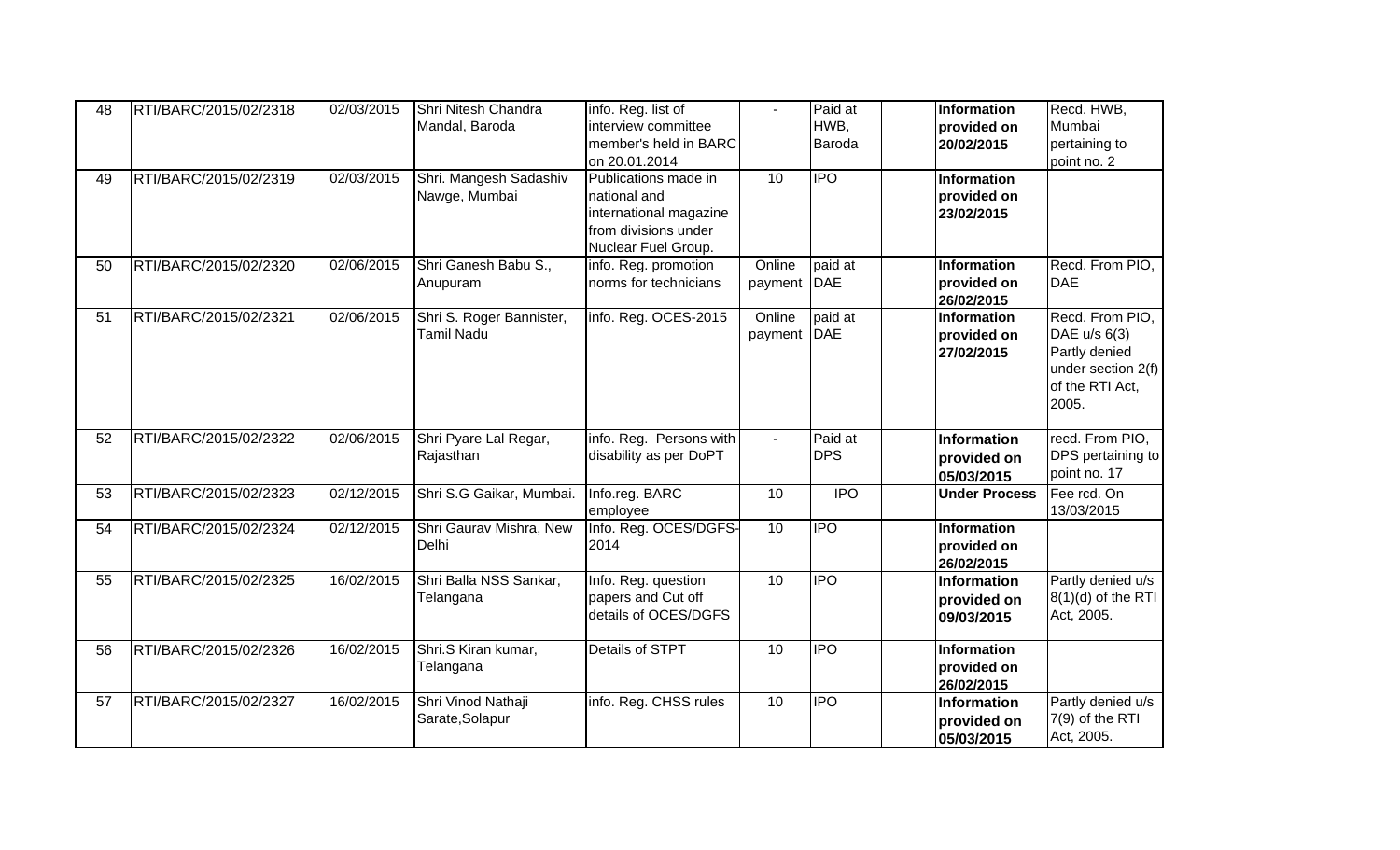| 58 | RTI/BARC/2015/02/2328 | 16/02/2015 | Shri Kunal Mohan<br>Birwadkar, Mumbai               | info. Reg. complaint<br>registered by self                                                 | 10                | cash                  | <b>Information</b><br>provided on<br>05/03/2015 |                                                                     |
|----|-----------------------|------------|-----------------------------------------------------|--------------------------------------------------------------------------------------------|-------------------|-----------------------|-------------------------------------------------|---------------------------------------------------------------------|
| 59 | RTI/BARC/2015/02/2329 | 16/02/2015 | Shri Gajanand Devda,<br>Hyderabad                   | info. Reg. Gamma<br>Radiation technology                                                   | Online<br>payment | paid at<br><b>DAE</b> | Information<br>provided on<br>05/03/2015        | recd. From PIO.<br><b>DAE</b>                                       |
| 60 | RTI/BARC/2015/02/2330 | 16/02/2015 | Shri Amit kr, Faridabad                             | details of projects and<br>researches done                                                 | Online<br>payment | paid at<br><b>DAE</b> | Information<br>provided on<br>05/03/2015        | recd. From PIO,<br>DAE u/s 6(3)<br>pertaining to<br>point no.1,3 &7 |
| 61 | RTI/BARC/2015/02/2331 | 16/02/2015 | Ms. Nidhi Gupta, Mumbai                             | details reg. 'approval for<br>submission and<br>publication of technical<br>paper(NUC-261) | 10                | <b>IPO</b>            | Information<br>provided on<br>05/03/2015        |                                                                     |
| 62 | RTI/BARC/2015/02/2332 | 16/02/2015 | Smt Pratibha Praveen<br>Pise, Kolhapur              | Info. Reg. BARC<br>employee                                                                | 10                | <b>IPO</b>            | <b>Under Process</b>                            | Fee rcd. On<br>11/03/2015                                           |
| 63 | RTI/BARC/2015/02/2333 | 18/02/2015 | Shri M.C. Goel, Mumbai                              | Info. Reg. foreign trips<br>of the officials                                               | 10                | cash                  | Information<br>provided on<br>09/03/2015        | Partly denied u/s<br>$8(1)(a)$ & 7(9) of<br>the RTI Act,<br>2005.   |
| 64 | RTI/BARC/2015/02/2334 | 18/02/2015 | Shri M.C. Goel, Mumbai                              | Info. Reg. BARC<br>employees                                                               | 10                | cash                  | Information<br>provided on<br>05/03/2015        | Partly denied u/s<br>7(9) of the RTI<br>Act, 2005.                  |
| 65 | RTI/BARC/2015/02/2335 | 19/02/2015 | Shri. Sanjay B. Duragkar,<br>Mumbai                 | Details reg. study in<br>MARS planet.                                                      | 10                | Cash                  | **20/02/2015                                    | **Trfd. To PIO,<br>DOS u/s 6(3) of<br>the RTI Act,<br>2005.         |
| 66 | RTI/BARC/2015/02/2336 | 19/02/2015 | Shri. M. C. Goel, Mumbai . Info. Reg. foreign trips | of the officials                                                                           | 10                | Cash                  | Information<br>provided on<br>09/03/2015        | Partly denied u/s<br>$8(1)(a)$ & 7(9) of<br>the RTI Act,<br>2005.   |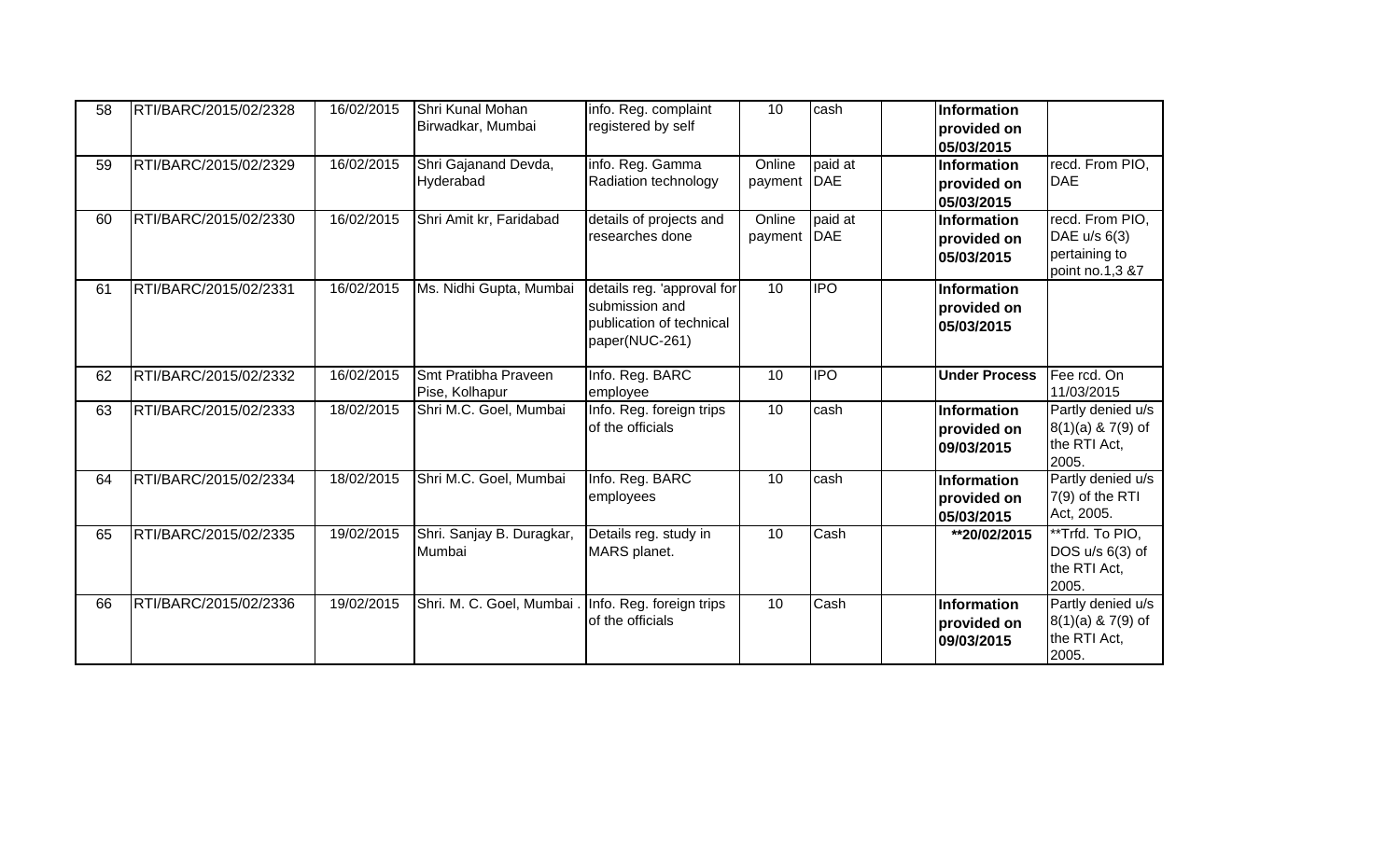| 67 | RTI/BARC/2015/02/2337 | 19/02/2015 | Shri. Avdesh Kumar<br>Kaushik, Kota                | Details of Scientific and<br><b>Technical Post.</b> | Online<br>payment     | Paid at<br>DAE | Information<br>provided on<br>18/03/2015        | Rcd, from PIO,<br>DAE u/s 6(3) of<br>the RTI Act,<br>2005. *Partly<br>denied u/s 2(f) |
|----|-----------------------|------------|----------------------------------------------------|-----------------------------------------------------|-----------------------|----------------|-------------------------------------------------|---------------------------------------------------------------------------------------|
| 68 | RTI/BARC/2015/02/2338 | 19/02/2015 | Shri. M. C. Goel, Mumbai                           | Inf. Reg. PRIS (I)                                  | 10                    | Cash           | Information<br>provided on<br>26/02/2015        |                                                                                       |
| 69 | RTI/BARC/2015/02/2339 | 19/02/2015 | Shri. M. C. Goel, Mumbai . Inf. Reg. PRIS (I)      |                                                     | 10                    | Cash           | <b>Information</b><br>provided on<br>05/03/2015 |                                                                                       |
| 70 | RTI/BARC/2015/02/2340 | 19/02/2015 | Shri. M. C. Goel, Mumbai . Details of projects in  | <b>BARC</b>                                         | 10                    | Cash           | Information<br>provided on<br>17/03/2015        | Partly den. u/s<br>$8(1)(a)$ of the RTI<br>Act, 2005.                                 |
| 71 | RTI/BARC/2015/02/2341 | 19/02/2015 | Shri. M. C. Goel, Mumbai . Inf. Reg. BARC          | employees                                           | 10                    | Cash           | Information<br>provided on<br>17/03/2015        |                                                                                       |
| 72 | RTI/BARC/2015/02/2342 | 20/02/2015 | Shri. Stanly M K, Mumbai                           | Copies of APAR of self                              | 10                    | Cash           | Information<br>provided on<br>20/03/2015        |                                                                                       |
| 73 | RTI/BARC/2015/02/2343 | 24/02/2015 | Shri Vivek, Tamil Nadu                             | info. Reg. DGFS/OCES                                | Online<br>payment DAE | paid at        | Information<br>provided on<br>17/03/2015        | Recd. From PIO,<br>DAE.<br>Partly denied u/s<br>$8(1)(d)$ of the RTI<br>Act, 2005.    |
| 74 | RTI/BARC/2015/02/2344 | 24/02/2015 | Shri Rakesh Kumar Singh, Info. Reg. BARC<br>Mumbai |                                                     | 10                    | cash           | Information<br>provided on<br>05/03/2015        |                                                                                       |
| 75 | RTI/BARC/2015/02/2345 | 25/02/2015 | Shri. Rakesh Kumar<br>Singh, Mumbai                | Copies of APAR/CR of<br>self                        | 10                    | Cash           | Information<br>provided on<br>05/03/2015        | DC rcd. &<br>documents<br>provided                                                    |
| 76 | RTI/BARC/2015/02/2346 | 25/02/2015 | Ms. Nidhi Gupta, Mumbai                            | Copies of personal and<br>official file of self.    | 10                    | <b>IPO</b>     | Information<br>provided on<br>20/03/2015        | Partly denied u/s<br>2(f)                                                             |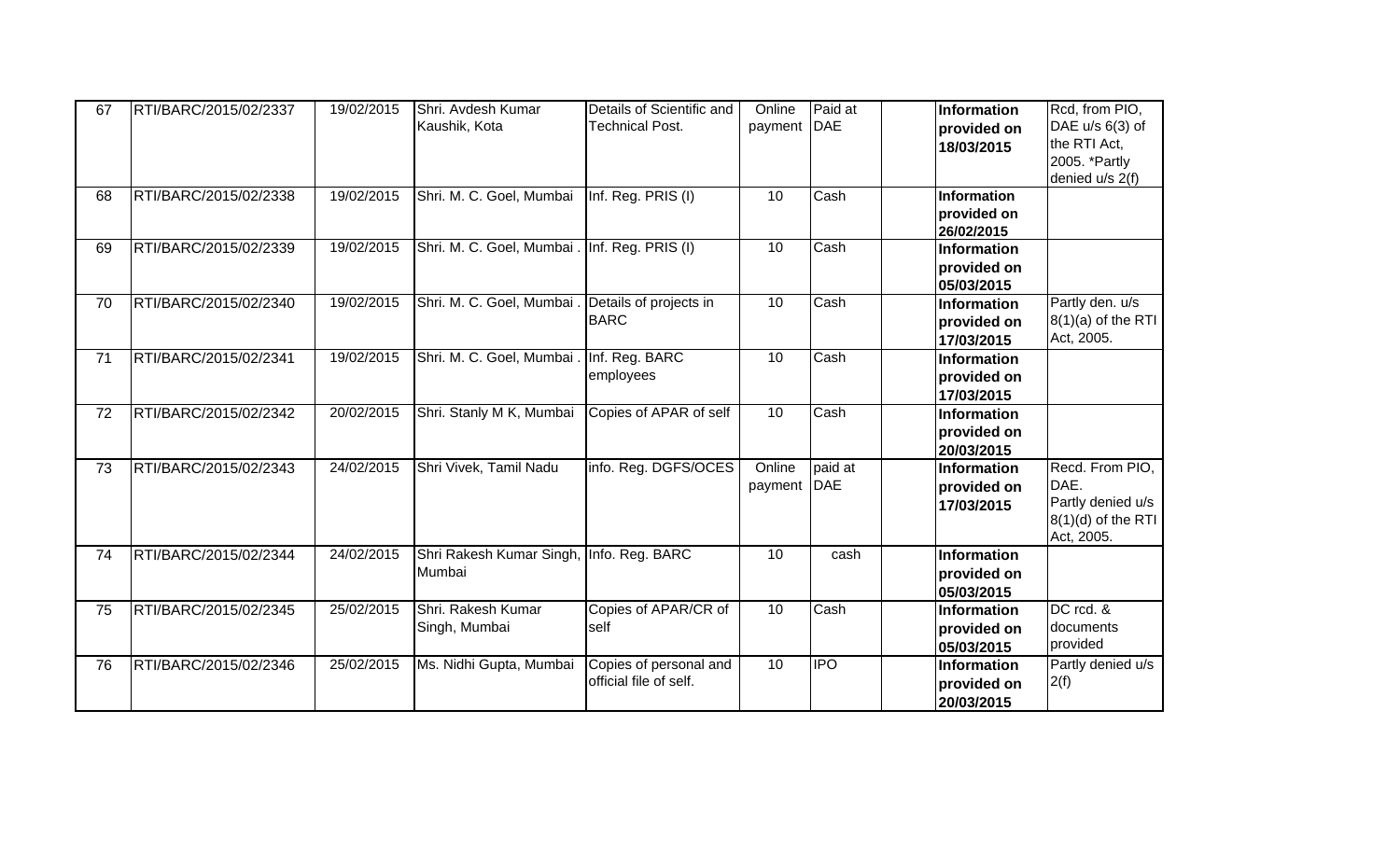| 77 | RTI/BARC/2015/02/2347 | 26/02/2015 | Ms. A. Anuradha,<br>Telangana.                              | Copies of DQE/STPT<br>question papers.                          | 10                | <b>IPO</b>            | Information<br>provided on<br>05/03/2015 |                                                                                          |
|----|-----------------------|------------|-------------------------------------------------------------|-----------------------------------------------------------------|-------------------|-----------------------|------------------------------------------|------------------------------------------------------------------------------------------|
| 78 | RTI/BARC/2015/02/2348 | 27/02/2015 | Shri Vijay kumar, Kota                                      | Info reg. Scientific &<br><b>Technical promotional</b><br>norms | Online<br>payment | <b>DAE</b>            | Information<br>provided on<br>25/03/2015 | Recd. From PIO,<br>DAE u/s 6(3) of<br>the RTI Act,<br>2005.<br>Partly denied u/s<br>2(f) |
| 79 | RTI/BARC/2015/02/2349 | 27/02/2015 | Shri A.K Pancholi, Kota                                     | Info reg. Scientific &<br><b>Technical promotional</b><br>norms | Online<br>payment | <b>DAE</b>            | Information<br>provided on<br>25/03/2015 | Recd. From PIO,<br>DAE u/s 6(3) of<br>the RTI Act,<br>2005.<br>Partly denied u/s<br>2(f) |
| 80 | RTI/BARC/2015/02/2350 | 27/02/2015 | Shri Mattaparthi Chakra<br>Sathish Kumar, Andhra<br>Pradesh | Inf. Reg. work Asst. /A<br>Exam                                 | Online<br>payment | <b>DAE</b>            | Information<br>provided on<br>23/03/2015 | Recd. PIO, DAE                                                                           |
| 81 | RTI/BARC/2015/03/2351 | 03/02/2015 | Shri Sonar Dinesh Nandu,<br>Jalgaon                         | Info. Reg. stenographer<br>Gr. III exam                         | 10                | <b>IPO</b>            | Information<br>provided on<br>17/03/2015 |                                                                                          |
| 82 | RTI/BARC/2015/03/2352 | 03/02/2015 | Shri Patil Ashwin Uttam,<br>Jalgaon                         | Info. Reg. stenographer<br>Gr. III exam                         | 10                | IPO                   | Information<br>provided on<br>17/03/2015 |                                                                                          |
| 83 | RTI/BARC/2015/03/2353 | 03/02/2015 | Shri Patil Rahul<br>Ramesh, Jalgaon                         | Info. Reg. stenographer<br>Gr. III exam                         | 10                | <b>IPO</b>            | Information<br>provided on<br>17/03/2015 |                                                                                          |
| 84 | RTI/BARC/2015/03/2354 | 03/02/2015 | Shri Dusane Ajay<br>Ravindra, Jalgaon                       | Info. Reg. stenographer<br>Gr. III exam                         | 10                | <b>IPO</b>            | Information<br>provided on<br>17/03/2015 |                                                                                          |
| 85 | RTI/BARC/2015/03/2355 | 03/05/2015 | Shri. Rakesh<br>Varma, Lucknow                              | Details reg.<br>Consultants.                                    | Online<br>payment | Paid at<br><b>DAE</b> | Information<br>provided on<br>31/03/2015 | Rcd, from PIO,<br>DAE u/s 6(3) of<br>the RTI Act,<br>2005.                               |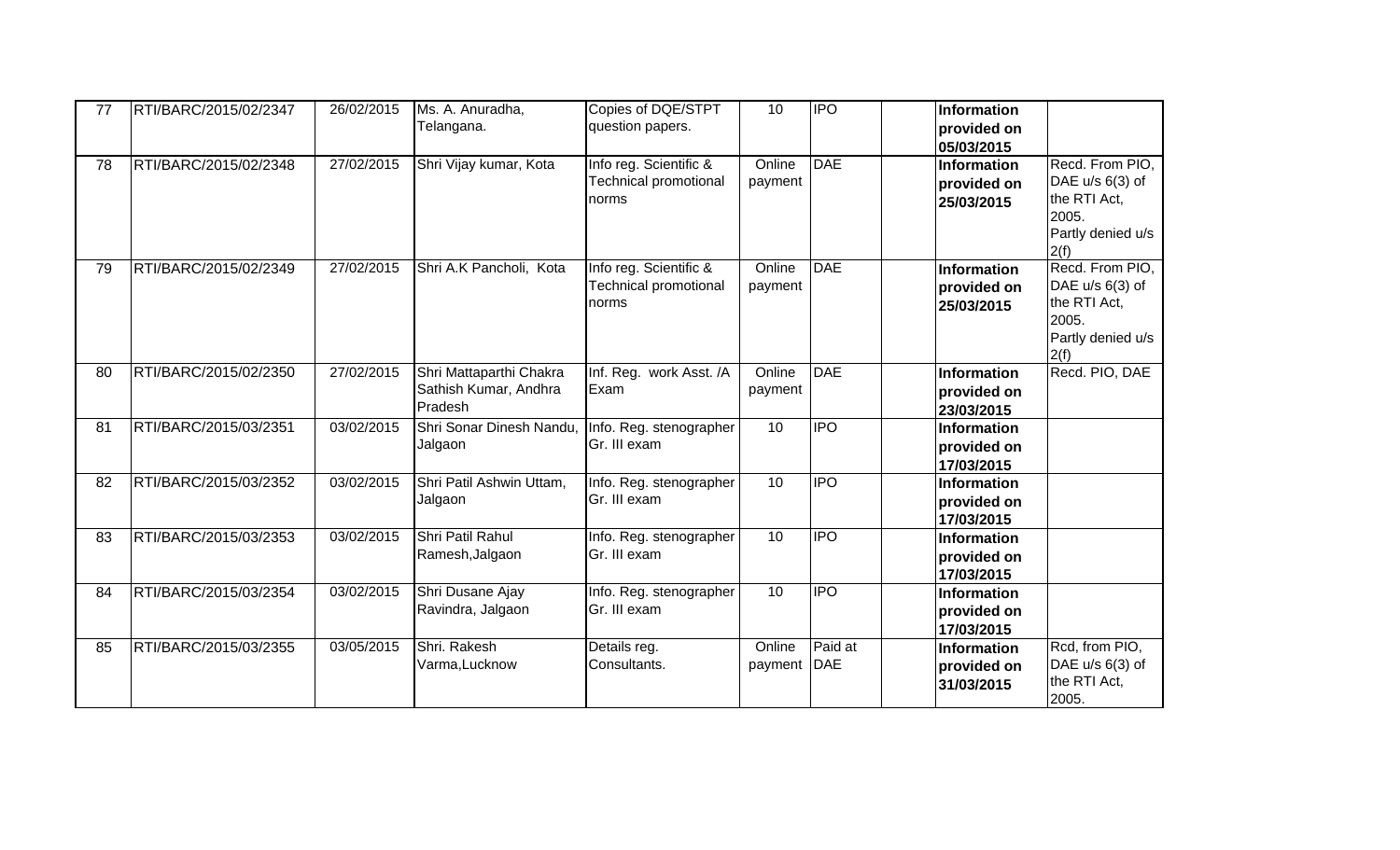| 86 | RTI/BARC/2015/03/2356 | 03/05/2015 | Shri. Anant Prakash<br>Shukla, Maharashtra                         | Certified copies of<br>marksheets of STPT         | $\blacksquare$          | Paid at<br>BARC(T)    | *19/03/2015                                     | Rcd. From PIO,<br>BARC(T) u/s 6(3)<br>of the RTI Act,<br>2005 *denied u/s<br>8(1)(j)          |
|----|-----------------------|------------|--------------------------------------------------------------------|---------------------------------------------------|-------------------------|-----------------------|-------------------------------------------------|-----------------------------------------------------------------------------------------------|
| 87 | RTI/BARC/2015/03/2357 | 03/05/2015 | Shri<br>Vijayaraghavan, Chennai                                    | Details regarding<br>promotion norms              | Online<br>payment       | Paid at<br><b>DAE</b> | Information<br>provided on<br>25/03/2015        | recd. From PIO,<br>DAE u/s 6(3)                                                               |
| 88 | RTI/BARC/2015/03/2358 | 03/09/2015 | Shri. Sameer Madhusudan Inf. Reg. benefits for<br>Gaonkar, Mumbai. | one single girl child of<br>self.                 | Online<br>payment       | Paid at<br><b>DAE</b> | Information<br>provided on<br>17/03/2015        | recd. From PIO,<br>DAE u/s 6(3)                                                               |
| 89 | RTI/BARC/2015/03/2359 | 03/09/2015 | Shri. Dbbinu, Kerala                                               | Inf. Reg. safety audit of<br>atomic power plants. | Online<br>payment       | Paid at<br><b>DAE</b> | <b>Under Process</b>                            | recd. From PIO,<br>DAE u/s 6(3)                                                               |
| 90 | RTI/BARC/2015/03/2360 | 03/09/2015 | Shri. Cheruku Krishna<br>Rajmallu, Mumbai.                         | <b>Details of Driver</b><br>recruitment in 2001   | 10                      | <b>IPO</b>            | <b>Under Process</b>                            |                                                                                               |
| 91 | RTI/BARC/2015/03/2361 | 03/10/2015 | Shri. Priyanshu Goyal,<br>Mumbai                                   | Inf. Reg. Local journey<br>for govt. officials.   | Online<br>payment DAE   | Paid at               | <b>Under Process</b>                            | recd. From PIO,<br>DAE u/s 6(3)                                                               |
| 92 | RTI/BARC/2015/03/2362 | 03/10/2015 | Shri. Sharathkumar A,<br>TamilNadu                                 | Inf. Reg. medical fitness<br>for OCES             | Online<br>payment   DAE | Paid at               | <b>Information</b><br>provided on<br>30/03/2015 | recd. From PIO,<br>DAE u/s 6(3)                                                               |
| 93 | RTI/BARC/2015/03/2363 | 03/10/2015 | Shri. Vinay Kumar,<br>Rajasthan                                    | Inf. Reg. STPT-TO-<br>2014                        | Online<br>payment DAE   | Paid at               | *30/03/2015                                     | recd. From PIO,<br>DAE $u/s$ 6(3)<br>*Denied u/s<br>$8(1)(j)$ of the<br><b>RTI Act, 2005.</b> |
| 94 | RTI/BARC/2015/03/2364 | 03/10/2015 | Shri. Rohidas, B. Bhise,<br>Maharashtra.                           | Inf. Reg. mutual<br>transfer                      | Online<br>payment   DAE | Paid at               | Information<br>provided on<br>30/03/2015        | recd. From PIO,<br>DAE u/s 6(3)                                                               |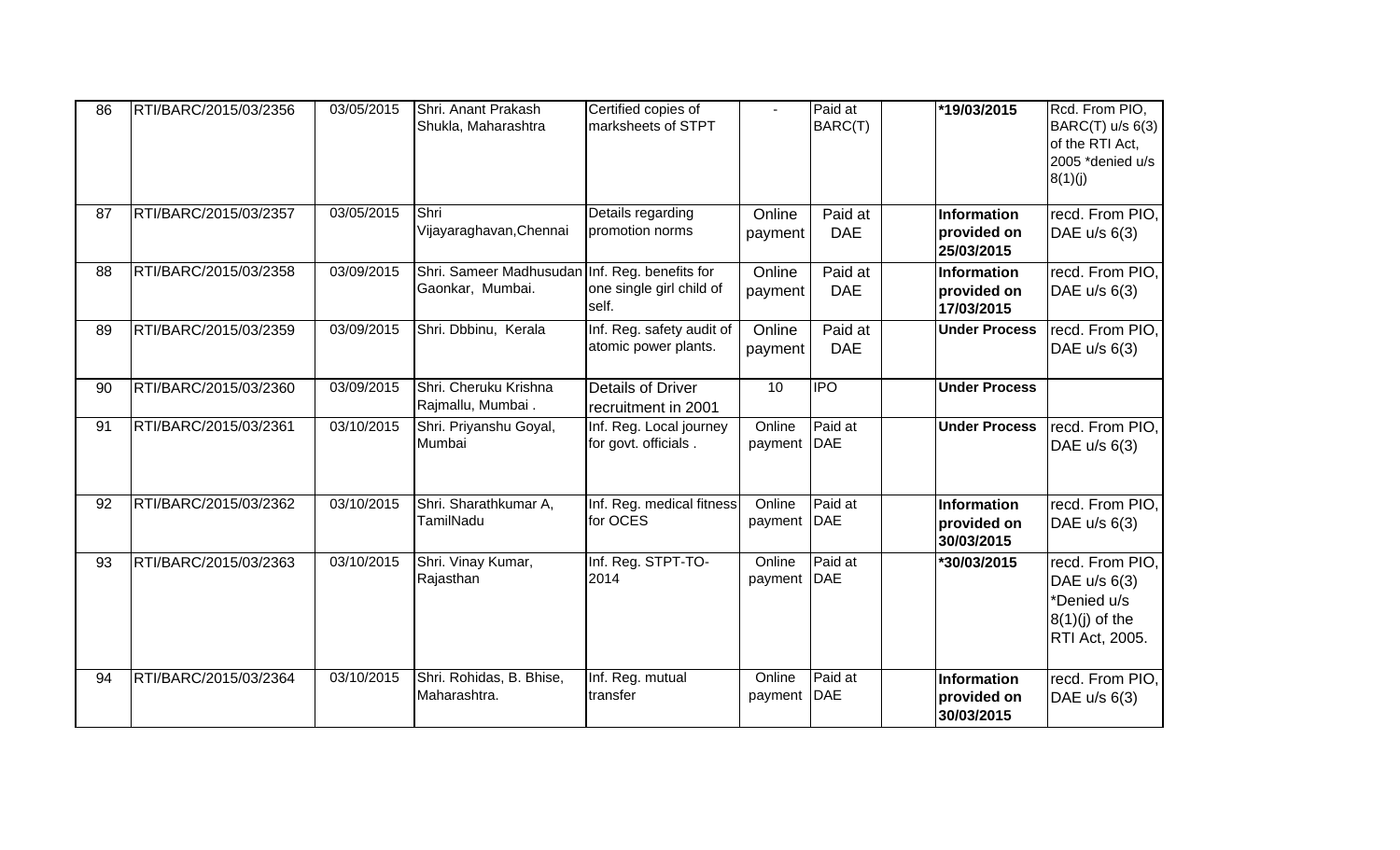| 95  | RTI/BARC/2015/03/2365 | 03/11/2015 | Shri. Kamal Kishore                             | Details provided in       |              | Stamp      | <b>Under Process</b> | Letter for fee    |
|-----|-----------------------|------------|-------------------------------------------------|---------------------------|--------------|------------|----------------------|-------------------|
|     |                       |            | Dwivedi, Uttarakhand                            | <b>OCES</b>               |              | Paper      |                      | issued on         |
|     |                       |            |                                                 |                           |              |            |                      | 16/03/2015        |
| 96  | RTI/BARC/2015/03/2366 | 03/11/2015 | Shri. Girish Chandra                            | Details provided in       | $\mathbf{r}$ | Stamp      | <b>Under Process</b> | Letter for fee    |
|     |                       |            | Pandey, Uttarakhand                             | <b>OCES</b>               |              | Paper      |                      | issued on         |
|     |                       |            |                                                 |                           |              |            |                      | 16/03/2015        |
| 97  | RTI/BARC/2015/03/2367 | 03/11/2015 | Shri. Amrendra Singh,                           | Details reg. promotion    | Online       | Paid at    | <b>Under Process</b> | Rcd. From PIO,    |
|     |                       |            | Indore                                          | interview of self         | payment      | <b>DAE</b> |                      | RRCAT, Indore     |
|     |                       |            |                                                 |                           |              |            |                      | $u/s$ 6(3) of the |
|     |                       |            |                                                 |                           |              |            |                      | RTI Act, 2005.    |
| 98  | RTI/BARC/2015/03/2368 | 03/12/2015 | Shri. R. K. Mishra, Mumbai Inf. Reg. APAR       |                           | 10           | Cash       | *25/03/2015          | *Denied u/s       |
|     |                       |            |                                                 | gradings of BARC          |              |            |                      | 8(1)(j)           |
|     |                       |            |                                                 | employees                 |              |            |                      |                   |
| 99  | RTI/BARC/2015/03/2369 | 03/12/2015 | Shri. M. C. Goel, Mumbai                        | Status of representation  | 10           | Cash       | <b>Information</b>   |                   |
|     |                       |            |                                                 | made by self              |              |            | provided on          |                   |
|     |                       |            |                                                 |                           |              |            | 25/03/2015           |                   |
| 100 | RTI/BARC/2015/03/2370 | 03/12/2015 | Shri. M. C. Goel, Mumbai                        | Details of promotion      | 10           | Cash       | <b>Under Process</b> |                   |
|     |                       |            |                                                 | interview committee of    |              |            |                      |                   |
|     |                       |            |                                                 | SO/D to SO/E              |              |            |                      |                   |
| 101 | RTI/BARC/2015/03/2371 | 16/03/2015 | Shri Pandurang Kishan                           | Sought information        | 10           | <b>IPO</b> | **17/03/2015         | **Trfrd to PIO,   |
|     |                       |            | Kondhavale, Pune                                | regarding Shri Yogesh     |              |            |                      | DPS u/s 6(3) of   |
|     |                       |            |                                                 | S. Patil, Jr.             |              |            |                      | the RTI Act,      |
|     |                       |            |                                                 | Storekeeper, DPS          |              |            |                      | 2005.             |
| 102 | RTI/BARC/2015/03/2372 | 16/03/2015 | Shri Pradip Chakraborty,                        | Information regarding     | Online       | paid at    | <b>Information</b>   | Received from     |
|     |                       |            | <b>Uttarkhand</b>                               | diploma Engineers         | payment      | DAE        | provided on          | PIO, DAE          |
|     |                       |            |                                                 |                           |              |            | 30/03/2015           |                   |
| 103 | RTI/BARC/2015/03/2373 | 16/03/2015 | Shri Pasupula Maheshwar   Information regarding |                           | Online       | paid at    | <b>Under Process</b> |                   |
|     |                       |            | Rao, Hyderabad                                  | OCES/DGFS 2014            | payment      | DAE        |                      |                   |
|     |                       |            |                                                 | exam                      |              |            |                      |                   |
| 104 | RTI/BARC/2015/03/2374 | 16/03/2015 | Smt. Vaddi Satyavathi,                          | Info reg. BARC            | 10           | <b>IPO</b> | <b>Under Process</b> |                   |
|     |                       |            | W.G Dist.                                       | employee                  |              |            |                      |                   |
| 105 | RTI/BARC/2015/03/2375 | 16/03/2015 | Shri Mukesh Kumar                               | info reg. Motor car       | Online       | Paid at    | <b>Under Process</b> | Recd. From PIO    |
|     |                       |            | Verma, Kota                                     | advance                   | payment      | <b>DAE</b> |                      | DAE               |
| 106 | RTI/BARC/2015/03/2376 | 16/03/2015 | Shri P.N Mane, Mumbai                           | Info. Reg. time limit for | 10           | Cash       | <b>Under Process</b> |                   |
|     |                       |            |                                                 | payment of various        |              |            |                      |                   |
|     |                       |            |                                                 | claims                    |              |            |                      |                   |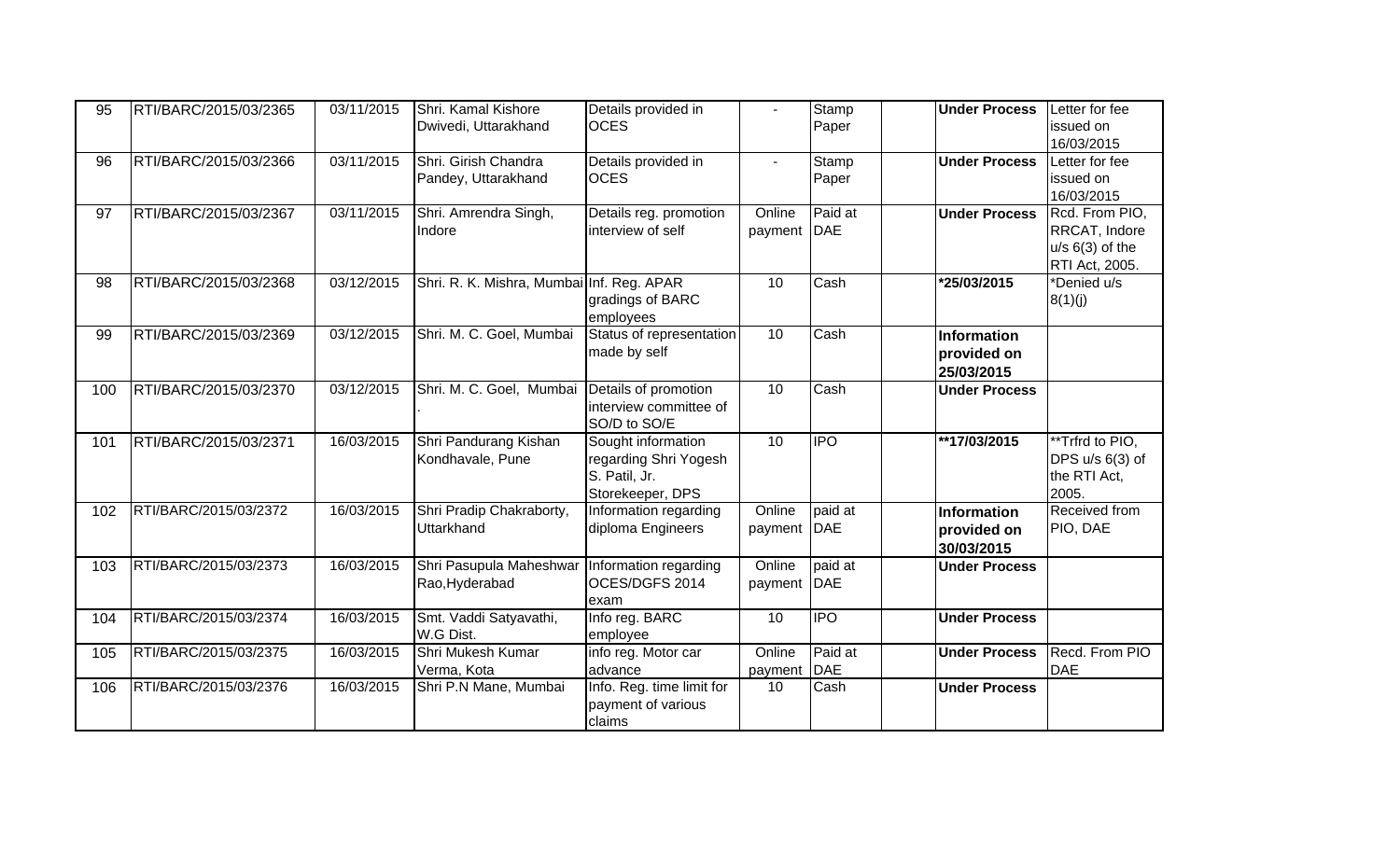| 107 | RTI/BARC/2015/03/2377 | 16/03/2015 | Shri Amrendra Singh,<br>Indore                | Info. Reg. Selection<br>committee for<br>promotion interview                                     | 10                | Online<br>Payment     | <b>Under Process</b> | Recd. From PIO,<br><b>RRCAT</b>                                |
|-----|-----------------------|------------|-----------------------------------------------|--------------------------------------------------------------------------------------------------|-------------------|-----------------------|----------------------|----------------------------------------------------------------|
| 108 | RTI/BARC/2015/03/2378 | 19/03/2015 | Smt. Bollu Srivanitha,<br>Telagana State      | Info. Reg. BARC<br>employee                                                                      | 10                | $\overline{IPO}$      | <b>Under Process</b> |                                                                |
| 109 | RTI/BARC/2015/03/2379 | 23/03/2015 | Ms. Jyoti Sharma,<br>Ahmedabad                | Info. DMRIT<br>examination                                                                       | 10                | <b>IPO</b>            | <b>Under Process</b> |                                                                |
| 110 | RTI/BARC/2015/03/2380 | 23/03/2015 | Shri J. Ravindran,<br>Tuticorin               | Info. Reg. departmental<br>transport facilities<br>availed by PH BARC<br>employees               | 10                | $\overline{P}$        | <b>Under Process</b> |                                                                |
| 111 | RTI/BARC/2015/03/2381 | 25/03/2015 | Shri K.S Shelar, Mumbai                       | Info. Reg. Diary Entry                                                                           | 10                | Cash                  | <b>Under Process</b> |                                                                |
| 112 | RTI/BARC/2015/03/2382 | 26/03/2015 | Shri. Adil Khan, Delhi.                       | Inf. Reg. BARC<br>recruitment (2015)<br>exam.                                                    | Online<br>payment | Paid at<br><b>DAE</b> | <b>Under Process</b> | Rcd. From PIO,<br>DAE $u/s$ 6(3) of<br>the RTI Act,<br>2005.   |
| 113 | RTI/BARC/2015/03/2383 | 26/03/2015 | Dr. A. Sankaranarayanan,<br>Thane             | Details reg. BARC<br>training school                                                             | Online<br>payment | Paid at<br><b>DAE</b> | <b>Under Process</b> | Rcd. From PIO,<br>DAE u/s 6(3) of<br>the RTI Act,<br>2005.     |
| 114 | RTI/BARC/2015/03/2384 | 26/03/2015 | Dr. A. Sankaranarayanan,<br><b>Thane West</b> | Copy of results<br>submitted on the<br>roscharsch test done on<br>trainees of the 18th<br>batch. | Online<br>payment | Paid at<br><b>DAE</b> | <b>Under Process</b> | Rcd. From PIO,<br>DAE u/s 6(3) of<br>the RTI Act,<br>2005.     |
| 115 | RTI/BARC/2015/03/2385 | 26/03/2015 | Shri. Jignesh Manubhai<br>Parmar, Gujarat.    | Inf. Reg. APRON for X-<br>ray Technician.                                                        | 10                | $\overline{P}$        | <b>Under Process</b> |                                                                |
| 116 | RTI/BARC/2015/03/2386 | 26/03/2015 | Shri. K. K. Awasthi.,<br>Palghar.             | Details regarding<br>written communication<br>with BARCSSAT                                      | $\blacksquare$    | Paid at<br>BARC (T)   | <b>Under Process</b> | Rcd. From PIO,<br>BARC(T) u/s 6(3)<br>of the RTI Act,<br>2005. |
| 117 | RTI/BARC/2015/03/2387 | 27/03/2015 | Shri. Shakir Ahamad<br>Lohar, Telangana.      | Detials reg. forwading<br>applications in other<br>central govt. vacancies.                      | Online<br>payment | Paid at<br><b>DAE</b> | <b>Under Process</b> | Rcd. From PIO.<br>DAE u/s 6(3) of<br>the RTI Act,<br>2005.     |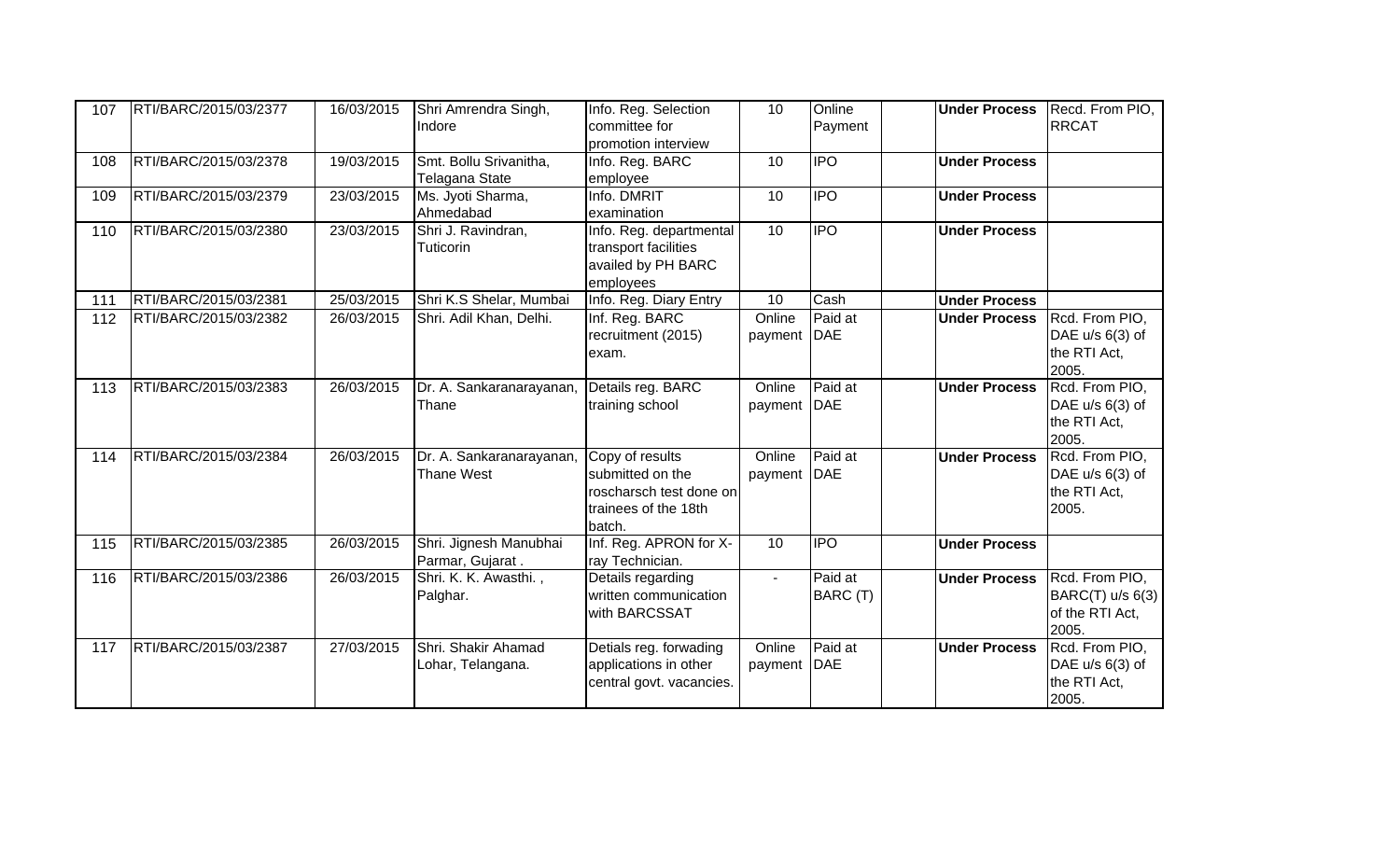| 118 | RTI/BARC/2015/03/2388 | 31/03/2015 | Shri. Abanikanta Bhadra,<br>Odisha.         | Result of Interview for<br><b>Technical Officer/D</b><br>(TO/D)(Botany) | 10                | <b>IPO</b>            | <b>Under Process</b>                     |                                                                |
|-----|-----------------------|------------|---------------------------------------------|-------------------------------------------------------------------------|-------------------|-----------------------|------------------------------------------|----------------------------------------------------------------|
| 119 | RTI/BARC/2014/12/2275 | 17/12/2014 | Shri Anup Kumar Nath,<br>Mumbai             | info. Reg. admission<br>at KILBIL                                       | 10                | $\overline{IPO}$      | <b>Under Process</b>                     |                                                                |
| 120 | RTI/BARC/2014/12/2276 | 18/12/2014 | Shri Chandramohanvelu,<br><b>Tamil Nadu</b> | info. Reg. BARC<br>employees                                            | Online<br>payment | Paid at<br><b>DAE</b> | *29/12/2014                              | recd. From PIO,<br>DAE u/s 6(3)<br>*denied u/s 7(9)            |
| 121 | RTI/BARC/2014/12/2277 | 18/12/2014 | Shri Shankar Gavram<br>Wadhwane, Mumbai     | info. Reg. BARC<br>employees                                            | $\mathbf{r}$      | court fee<br>stamp    | <b>Under Process Letter for fee</b>      | issued on<br>19/12/2014                                        |
| 122 | RTI/BARC/2014/12/2278 | 22/12/2014 | Shri Kapil Rakhani,<br>Rajasthan            | info. Reg. BARC<br>employees                                            | Online<br>payment | Paid at<br><b>DAE</b> |                                          | Under Process recd. From PIO,<br>DAE u/s 6(3)                  |
| 123 | RTI/BARC/2014/12/2279 | 22/12/2014 | Shri Chetan, Uttarakhand info. Reg. BARC    | activities                                                              | Online<br>payment | Paid at<br><b>DAE</b> |                                          | Under Process recd. From PIO,<br>DAE u/s 6(3)                  |
| 124 | RTI/BARC/2014/12/2280 | 22/12/2014 | Shri Diji K.V, Mumbai                       | info. Reg. BARC<br>employees                                            | 10                | <b>IPO</b>            | Information<br>provided on<br>24/12/2014 |                                                                |
| 125 | RTI/BARC/2014/12/2281 | 22/12/2014 | Dr. Ajit P Shah, Pune                       | info. Reg. lodging of<br>complaint against<br>private X-ray clinic      | 10                | <b>IPO</b>            | **24/12/2014                             | **Trfd. To PIO,<br>AERB u/s 6(3) of<br>the RTI Act,<br>2005.   |
| 126 | RTI/BARC/2014/12/2282 | 22/12/2014 | Dr. D.N. Yadav, Mumbai                      | info. Reg. personal<br>records against self                             | 10                | cash                  | <b>Under Process</b>                     |                                                                |
| 127 | RTI/BARC/2014/12/2283 | 22/12/2014 | Smt. Diji K.V, Mumbai                       | info. Reg. BARC<br>employees                                            | 10                | <b>IPO</b>            | **24/12/2014                             | **Trfd to PIO,<br>DCSEM $u/s 6(3)$<br>of the RTI Act,<br>2005. |
| 128 | RTI/BARC/2014/12/2284 | 22/12/2014 | Shri Shashikant, Mumbai info. Reg. BARC     | employees                                                               | 10                | cash                  | <b>Under Process</b>                     |                                                                |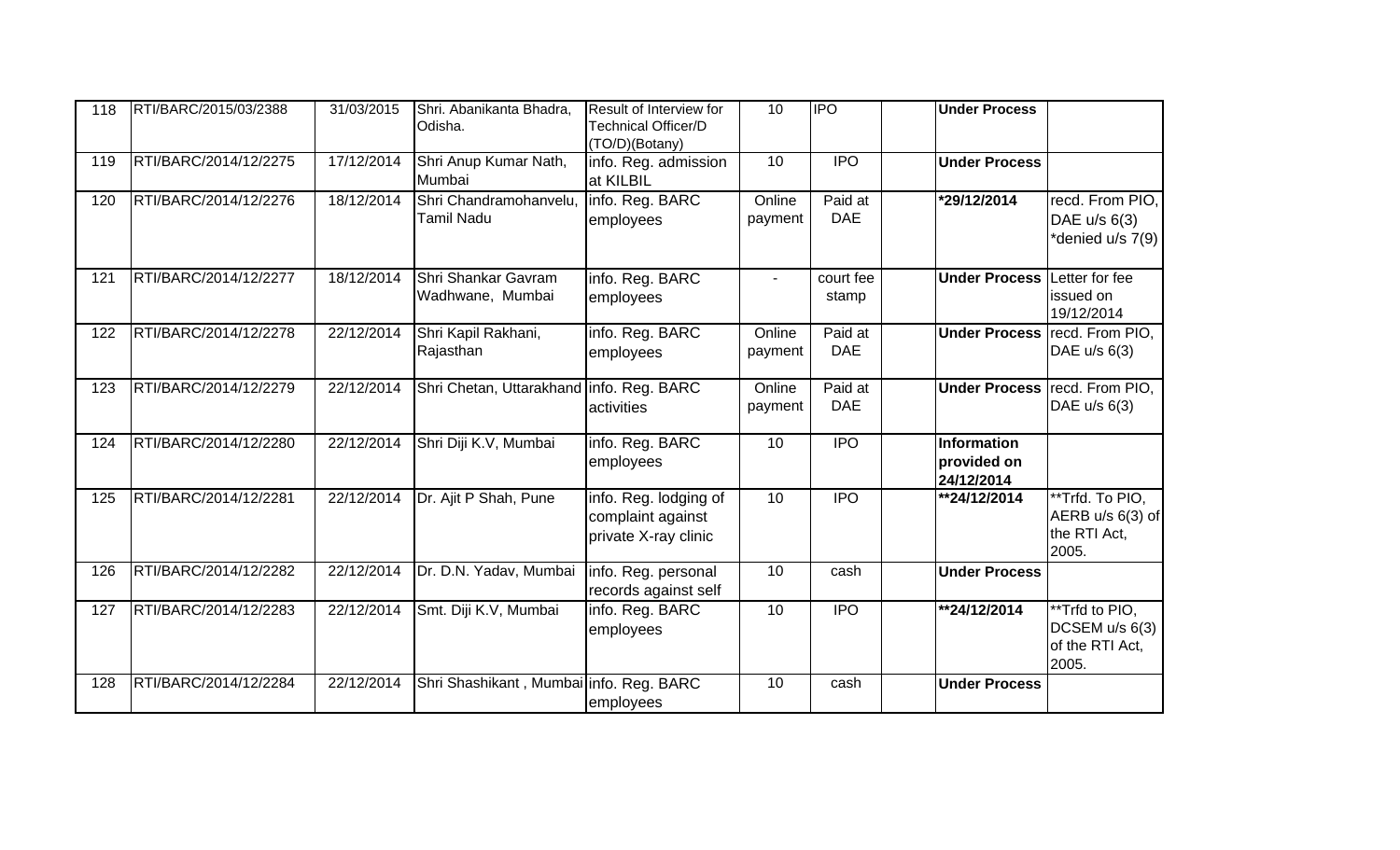| 129 | RTI/BARC/2014/12/2285  | 23/12/2014 | Shri Vijayaraghavan,<br>lChennai                                                            | info. Reg. BARC<br>employees                                                 | Online<br>payment | Paid at<br><b>DAE</b> | <b>Under Process</b> recd. From PIO,   | DAE u/s 6(3) |
|-----|------------------------|------------|---------------------------------------------------------------------------------------------|------------------------------------------------------------------------------|-------------------|-----------------------|----------------------------------------|--------------|
| 130 | RTI/BARC/2014/12/2286  | 24/12/2014 | Shri Prasant Choudhary,<br>Odisha-753 001                                                   | Information regarding<br>OCES/DGFS 2012<br><b>marks</b>                      | Online<br>payment | Paid at<br><b>DAE</b> | <b>Under Process   recd. From PIO,</b> | DAE u/s 6(3) |
| 131 | RTI/BARC/2014/12/2287  | 29/12/2014 | Shri Shudhodhan,<br>Panvel, Raigad-410221                                                   | Info. Reg. acquiring<br>additional<br>qualification and<br>promotional norms | 10                | Cash                  | <b>Under Process</b>                   |              |
| 132 | IRTI/BARC/2014/12/2288 | 26/12/2014 | Shri Sudhakar Bhanudas   info. Reg. muslim<br>Hivale, Kandivli, Mumbai employees<br>400 101 |                                                                              | 10                | <b>IPO</b>            | <b>Under Process</b>                   |              |
| 133 | RTI/BARC/2014/12/2289  | 29/12/2014 | Shri Jagdishkumar<br>Parate, Indore-452013<br>(M.P)                                         | Info. Reg, pay band<br>and grade pay of<br>scientific Assistant              | 10                | <b>IPO</b>            | <b>Under Process</b>                   |              |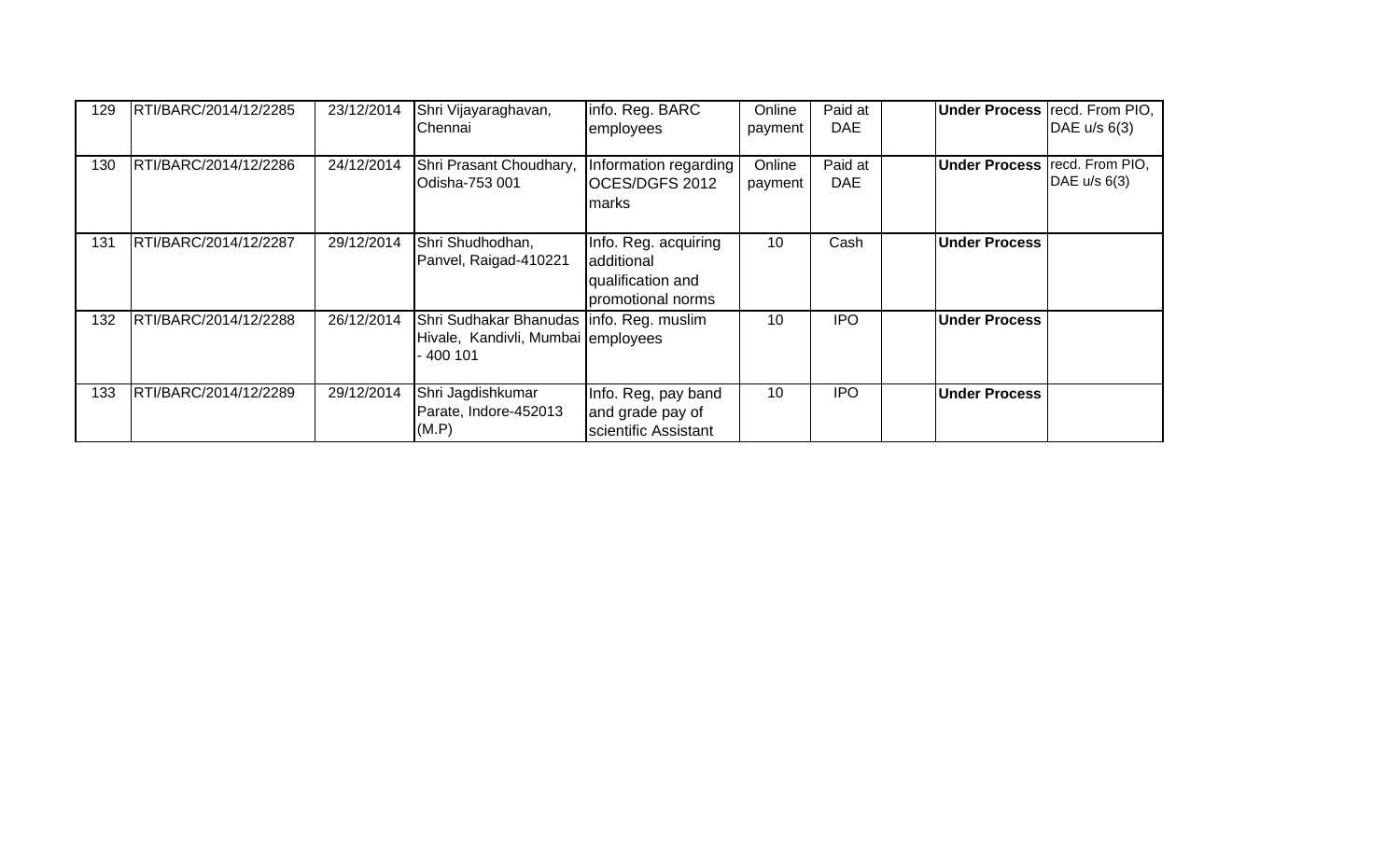## **FIRST APPEAL**

## **Quaterly Report on Implementation of RTI for the period from 01/01/2015 to 31/03/2015**

| SI             |                        |            | Name & Address of the                  | <b>Subject</b>                                                                     | <b>Action taken</b> | <b>Disposal of Appeal</b>                                          | <b>Remarks</b> |
|----------------|------------------------|------------|----------------------------------------|------------------------------------------------------------------------------------|---------------------|--------------------------------------------------------------------|----------------|
| <b>No</b>      | <b>Registration No</b> | DOR by PIO | <b>Applicant</b>                       |                                                                                    |                     |                                                                    |                |
| 1              | RTI/BARC/2014/09/2174  | 25/09/2014 | Smt M. Manorama,<br>Rajasthan          | Inf. reg. Dept. Qualifying 24/10/2014<br>Exam (DQE)                                |                     | Appeal recd. on<br>21/11/2014 and<br>disposed of on<br>09/01/2015. |                |
| $\overline{2}$ | RTI/BARC/2014/10/2198  | 16/10/2014 | Shri. Vijayanand<br>Dwivedi, Rajasthan | Rules & guidelines<br>promotion from SO/F to<br>SO/G                               | 11/07/2014          | Appeal recd. on<br>01/12/2014and<br>disposed of on<br>07/01/2015.  |                |
| 3              | RTI/BARC/2014/10/2207  | 28/10/2014 |                                        | Dr. D.N. Yadav, Mumbai Details of plan projects<br>related to NRG                  | 11/07/2014          | Appeal recd. on<br>03/12/2014 and<br>disposed of on<br>30/12/2014. |                |
| 4              | RTI/BARC/2014/10/2212  | 29/10/2014 | Shri Sanjiban De,<br>Mumbai            | Details of PRIS (I) of<br><b>BARC</b> employees                                    | 19/11/2014          | Appeal recd. on<br>04/12/2014 and<br>disposed of on<br>16/01/2015. |                |
| 5              | RTI/BARC/2014/10/2213  | 29/10/2014 | Shri Sanjiban De,<br>Mumbai            | Regarding APAR related *17/11/2014<br><b>Office</b><br>Memorandum/Guideline<br>IS. |                     | Appeal recd. on<br>04/12/2014 and<br>disposed of on<br>08/01/2015. |                |
| 6              | RTI/BARC/2014/09/2169  | 22/09/2014 | Smt. Prasanna,<br>Hyderabad            | Inf. Reg. UDC in BARC                                                              | 17/10/2014          | Appeal recd. on<br>15/12/2014 and<br>disposed of on<br>09/01/2015. |                |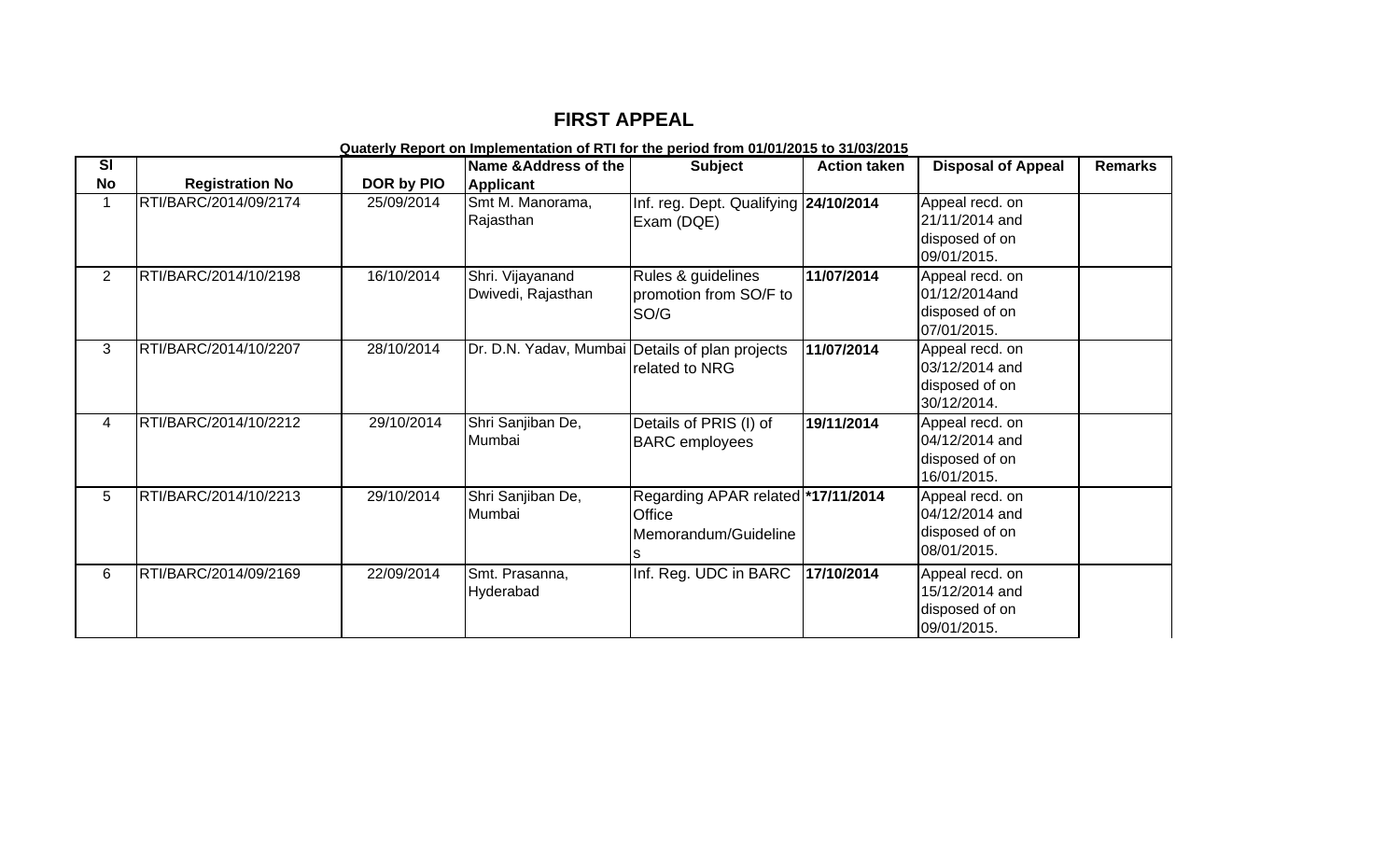| 7  | RTI/BARC/2014/10/2209 | 28/10/2014 | Shri. Ram Bachan, No. Certified copies of<br>10, Apsara DAE<br>Township<br>Ammaipakkam, P.O.-<br>Anupuram, District-<br>Kanchipuram, Pin:<br>603127. | <b>APAR</b> of self                                                                                                    | 19/11/2014 | Appeal recd. on<br>06/01/2015 Disposed of<br>on 13/02/2015.    |                                                                                                    |
|----|-----------------------|------------|------------------------------------------------------------------------------------------------------------------------------------------------------|------------------------------------------------------------------------------------------------------------------------|------------|----------------------------------------------------------------|----------------------------------------------------------------------------------------------------|
| 8  | RTI/BARC/2014/12/2253 | 12/01/2014 | Shri. C. B. Pachauri, H. Details of promotion<br>No. 11-Vinay nagar,<br>Bodla Road, Shahganj,<br>Agra - 282 010.                                     | based on CR gradings                                                                                                   | *8/12/2014 | Appeal recd. on<br>12/01/2015. Disposed<br>of on 10/02/2015.   |                                                                                                    |
| 9  | RTI/BARC/2014/12/2275 | 17/12/2014 | A-16, Surbhi,<br>Anushaktinagar,<br>Mumbai - 400094                                                                                                  | Shri Anup Kumar Nath, Info. Reg. admission at<br><b>KILBIL</b>                                                         | *5/1/2015  | Appeal recd. on<br>27/01/2015. Disposed<br>of on 10/02/2015.   | denied u/s<br>2(f)<br>Inf. Provided<br><b>on</b><br>12/02/2015<br>as per the<br>Appellate<br>order |
| 10 | RTI/BARC/2014/12/2274 | 18/12/2014 | Dr. P. Venu Babu,<br>Scientific Officer-F,<br><b>Nuclear Agriculture</b><br>and Biotechnology<br>Division, Bio-Science<br>Group, Mod Lab             | info. reg. copies of DopT 16/01/2015<br>rules/procedures for<br>granting PRIS-I for the<br><b>APAR Years 2009-2014</b> |            | Appeal rcd. On<br>05/02/2015.<br>Disposed of on<br>11/03/2015. |                                                                                                    |
| 11 | RTI/BARC/2014/12/2284 | 22/12/2014 | Shri Shashikant, 12-B,<br>Annapurna,<br>Anushaktinagar,<br>Mumbai - 400 094                                                                          | info. Reg. BARC<br>employees                                                                                           | *8/1/2015  | Appeal rcd. On<br>23/02/2015<br>Disposed of on<br>13/03/2015.  |                                                                                                    |